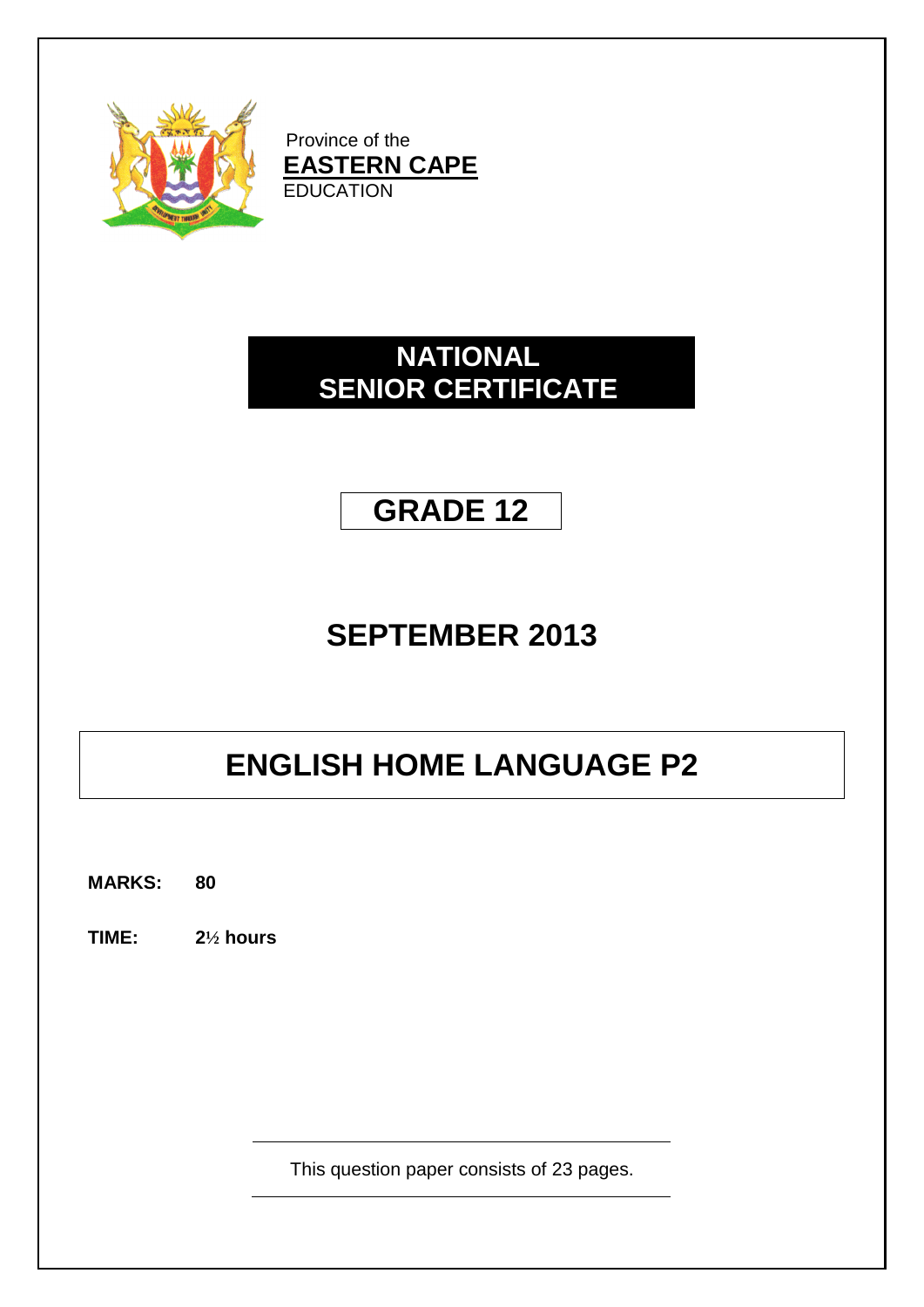## **INSTRUCTIONS AND INFORMATION**

- 1. Please read this page carefully before you begin to answer questions.
- 2. Do not attempt to read the entire question paper. Consult the table of contents on the next page and mark the numbers of the questions set on texts you have studied this year. Thereafter, read these questions and choose the ones you wish to answer.
- 3. This question paper consists of THREE sections.

| <b>SECTION A:</b> | <b>POETRY</b> | (30) |
|-------------------|---------------|------|
| <b>SECTION B:</b> | <b>NOVEL</b>  | (25) |
| SECTION C:        | DRAMA         | (25) |

- 4. Follow the instructions at the beginning of each section carefully.
- 5. Answer FIVE QUESTIONS in all: THREE in SECTION A, ONE in SECTION B and ONE in SECTION C. Use the checklist to assist you.
- 6. Number the answers exactly as the questions have been numbered in the question paper.
- 7. Start each section on a NEW page.
- 8. Write neatly and legibly.
- 9. Suggested time management:

SECTION A: approximately 40 minutes SECTION B: approximately 55 minutes SECTION C: approximately 55 minutes

- 10. LENGTH OF ANSWERS:
	- Essay questions on poetry should be answered in 250 300 words.
	- Essay questions on the Novel and Drama sections should be answered in 400 – 450 words.
	- The length of answers to contextual questions should be determined by the mark allocation. Candidates should aim for conciseness and relevance.
- 11. CHOICE OF ANSWERS FOR SECTIONS B (NOVEL) AND C (DRAMA):
	- Answer ONLY questions on the novel and the drama you have studied.
	- Answer ONE ESSAY QUESTION and ONE CONTEXTUAL QUESTION. If you answer the essay question in SECTION B, you must answer the contextual question in SECTION C. If you answer the contextual question in SECTION B, you must answer the essay question in SECTION C.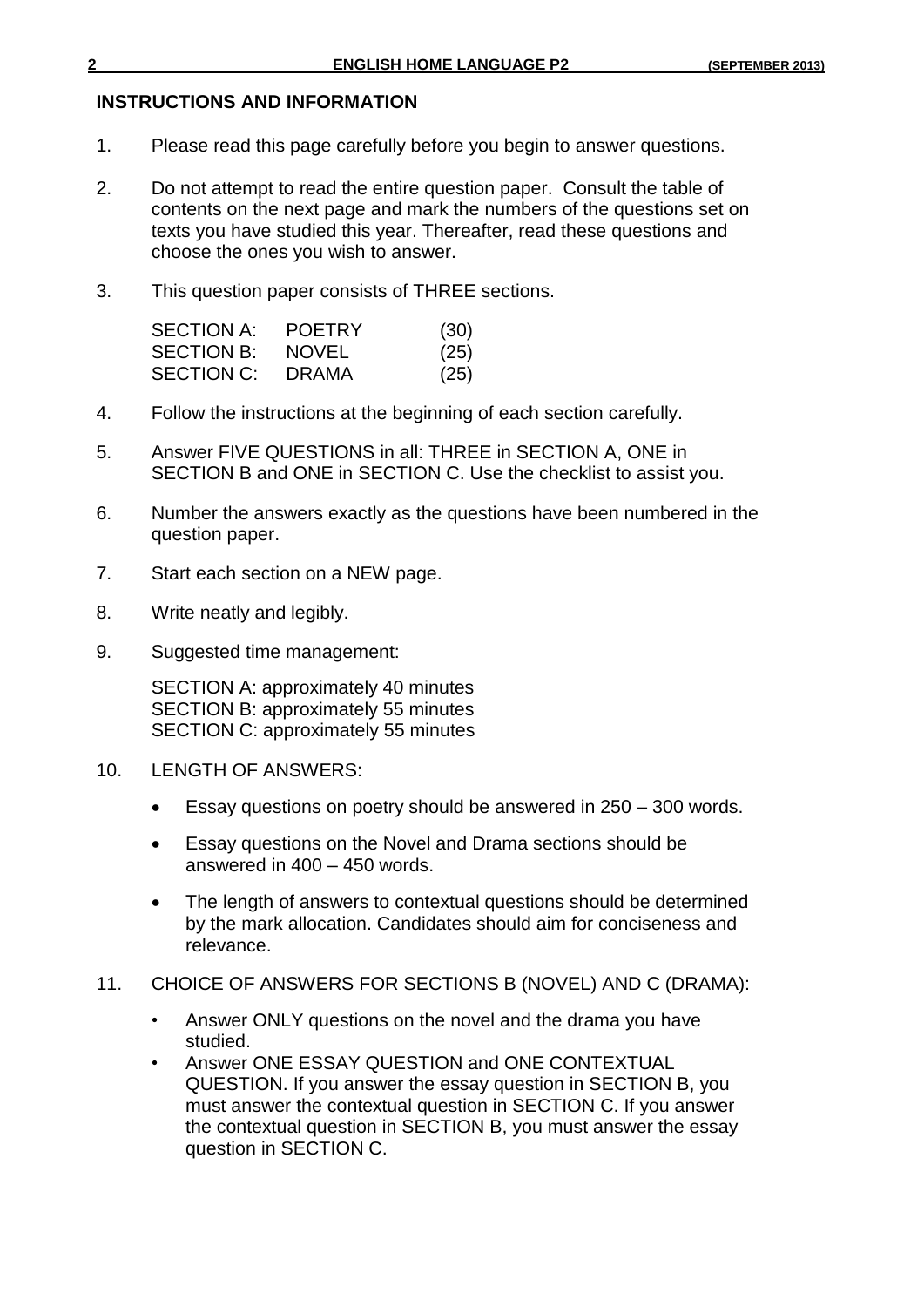## **TABLE OF CONTENTS**

### **SECTION A: POETRY**

| <b>PRESCRIBED POETRY</b>                             |                           |            |          |        |  |  |
|------------------------------------------------------|---------------------------|------------|----------|--------|--|--|
|                                                      | ANSWER ANY TWO QUESTIONS. |            |          |        |  |  |
| <b>QUESTION 1</b>                                    |                           | Essay      | 10 marks | Page 5 |  |  |
| Old folks laugh                                      |                           | question   |          |        |  |  |
| <b>QUESTION 2</b>                                    |                           | Contextual | 10 marks | Page 6 |  |  |
| London                                               |                           | question   |          |        |  |  |
| <b>QUESTION 3</b>                                    |                           | Contextual |          |        |  |  |
| a young man's thoughts before june the               |                           | question   | 10 marks | Page 7 |  |  |
| 16th                                                 |                           |            |          |        |  |  |
| <b>QUESTION 4</b>                                    |                           | Contextual | 10 marks | Page 8 |  |  |
| When I have fears that I may cease to be             |                           | question   |          |        |  |  |
|                                                      | <b>AND</b>                |            |          |        |  |  |
| <b>UNSEEN POETRY</b>                                 |                           |            |          |        |  |  |
| ANSWER ANY ONE QUESTION.                             |                           |            |          |        |  |  |
| <b>QUESTION 5</b>                                    |                           |            | 10 marks | Page 9 |  |  |
| <b>Funeral Blues</b>                                 | Essay question            |            |          |        |  |  |
| <b>OR</b>                                            |                           |            |          |        |  |  |
| <b>QUESTION 6</b><br>10 marks<br>Contextual question |                           |            | Page 9   |        |  |  |
| <b>Funeral Blues</b>                                 |                           |            |          |        |  |  |

# **NOTE:**

**In sections B and C, answer ONE ESSAY QUESTION and ONE CONTEXTUAL question. If you answer an essay question from SECTION B, you must answer a contextual question from SECTION C. If you answer a contextual question from SECTION B, you must answer an essay question from SECTION C.**

## **SECTION B: NOVEL**

## **ANSWER ONLY ON THE NOVEL YOU HAVE STUDIED.**

| ANSWER ANY ONE OF THE FOLLOWING SIX QUESTIONS.   |                     |          |         |  |
|--------------------------------------------------|---------------------|----------|---------|--|
| <b>QUESTION 7</b><br><b>Animal Farm</b>          | Essay question      | 25 marks | Page 10 |  |
|                                                  | <b>OR</b>           |          |         |  |
| <b>QUESTION 8</b><br>Animal Farm                 | Contextual question | 25 marks | Page 10 |  |
|                                                  | <b>OR</b>           |          |         |  |
| <b>QUESTION 9</b><br><b>Pride and Prejudice</b>  | Essay question      | 25 marks | Page 12 |  |
|                                                  | <b>OR</b>           |          |         |  |
| <b>QUESTION 10</b><br><b>Pride and Prejudice</b> | Contextual question | 25 marks | Page 13 |  |
|                                                  | <b>OR</b>           |          |         |  |
| <b>QUESTION 11</b><br><b>The Great Gatsby</b>    | Essay question      | 25 marks | Page 15 |  |
| <b>OR</b>                                        |                     |          |         |  |
| <b>QUESTION 12</b><br><b>The Great Gatsby</b>    | Contextual question | 25 marks | Page 15 |  |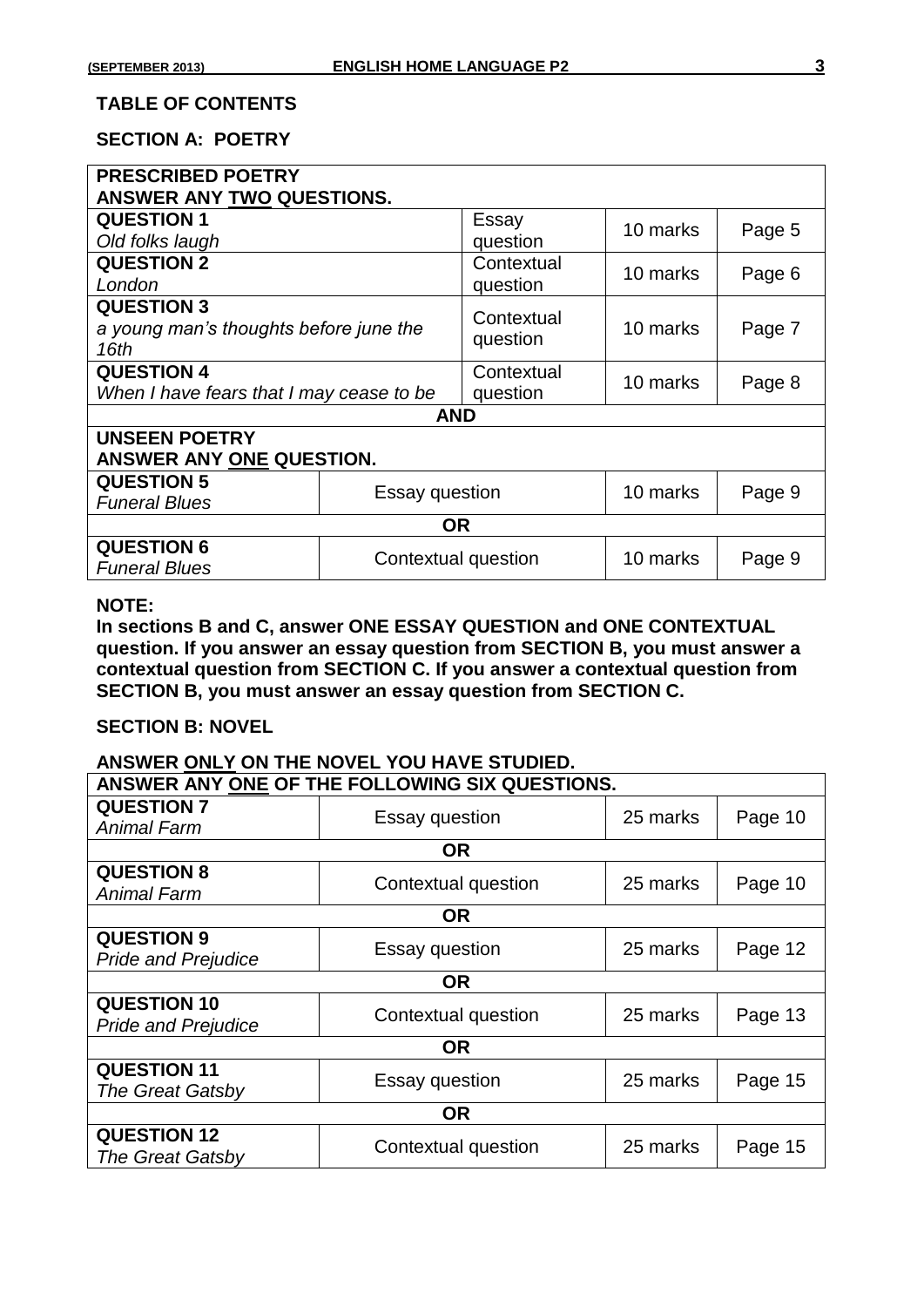# **SECTION C: DRAMA**

# **ANSWER ONLY ON THE DRAMA YOU HAVE STUDIED.**

| ANSWER ANY ONE OF THE FOLLOWING FOUR QUESTIONS. |                     |          |         |
|-------------------------------------------------|---------------------|----------|---------|
| <b>QUESTION 13</b><br>Othello                   | Essay question      | 25 marks | Page 18 |
|                                                 | <b>OR</b>           |          |         |
| <b>QUESTION 14</b><br><b>Othello</b>            | Contextual question | 25 marks | Page 18 |
|                                                 | <b>OR</b>           |          |         |
| <b>QUESTION 15</b><br>The Crucible              | Essay question      | 25 marks | Page 20 |
| <b>OR</b>                                       |                     |          |         |
| <b>QUESTION 16</b><br>The Crucible              | Contextual question | 25 marks | Page 21 |

## **CHECKLIST**

**Use this checklist to ensure that you have answered the correct number of questions.**

| <b>SECTION</b>                                                              | <b>QUESTION</b><br><b>NUMBERS</b> | <b>NO. OF QUESTIONS</b><br><b>TO ANSWER</b> | <b>TICK</b> |
|-----------------------------------------------------------------------------|-----------------------------------|---------------------------------------------|-------------|
| A: POETRY<br>(Prescribed Poetry)                                            | $1 - 4$                           | 2                                           |             |
| A: Poetry<br>(Unseen Poem)                                                  | $5 - 6$                           |                                             |             |
| <b>B: NOVEL</b><br>(Essay or Contextual)                                    | $7 - 12$                          |                                             |             |
| C: DRAMA<br>(Essay or Contextual)                                           | $13 - 16$                         |                                             |             |
| NOTE: In SECTIONS B and C, answer ONE ESSAY and ONE CONTEXTUAL<br>question. |                                   |                                             |             |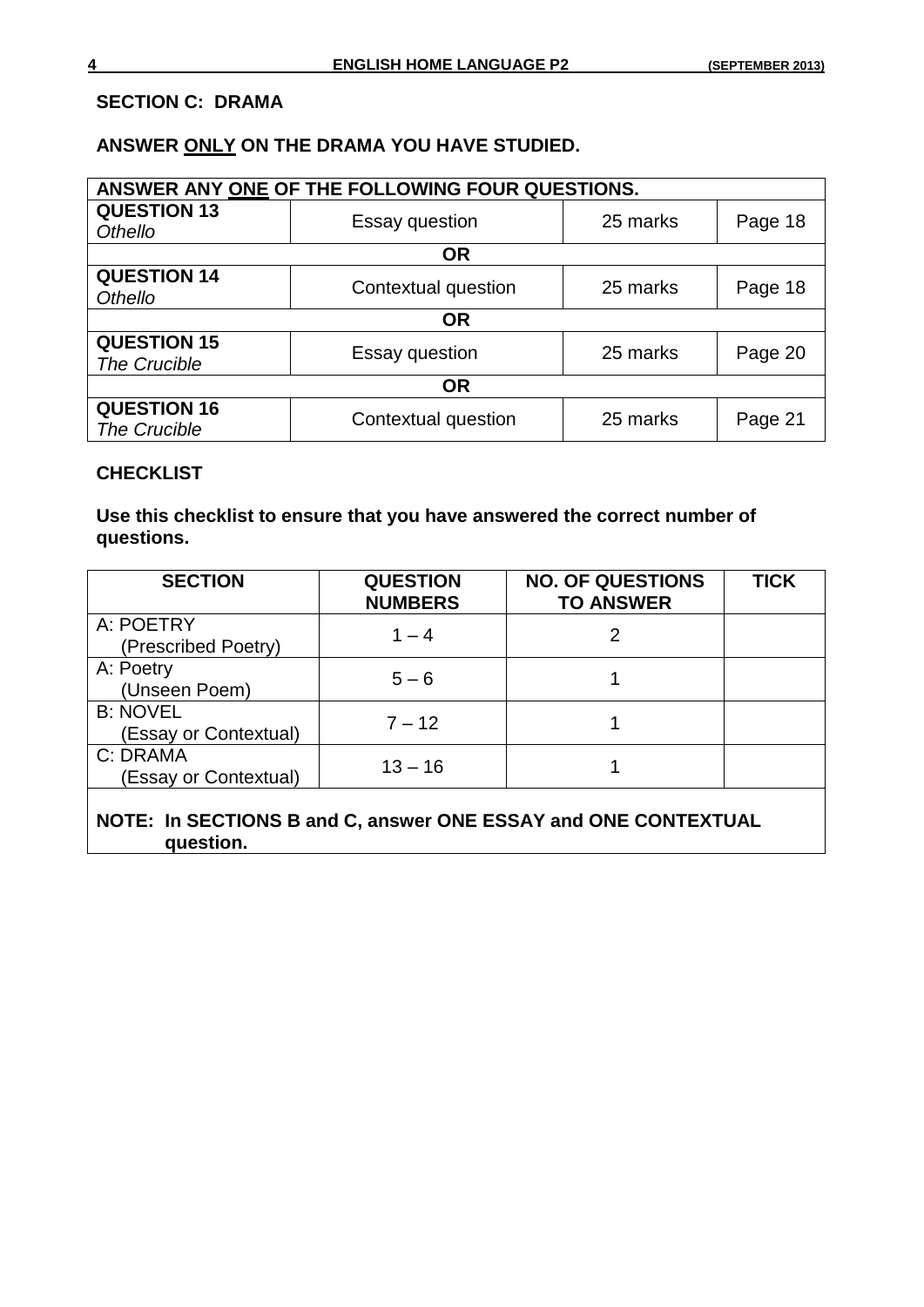# **SECTION A: POETRY**

**PRESCRIBED POETRY:** Answer ANY TWO of the following questions.

# **QUESTION 1 – PRESCRIBED POETRY: ESSAY QUESTION**

| Old folks laugh: Maya Angelou                   |    |
|-------------------------------------------------|----|
| They have spent their                           |    |
| content of simpering,                           |    |
| holding their lips this                         |    |
| and that way, winding                           |    |
| the lines between                               | 5  |
| their brows. Old folks                          |    |
|                                                 |    |
| allow their bellies to jiggle like slow         |    |
| tambourines.                                    |    |
| The hollers                                     |    |
| rise up and spill                               | 10 |
| over any way they want.                         |    |
| When old folks laugh, they free the world.      |    |
| They turn slowly, slyly knowing                 |    |
| the best and the worst                          |    |
| of remembering.                                 | 15 |
| Saliva glistens in                              |    |
| the corners of their mouths,                    |    |
| their heads wobble                              |    |
| on brittle necks, but                           |    |
| their laps                                      | 20 |
| are filled with memories.                       |    |
| When old folks laugh, they consider the promise |    |
| of dear painless death, and generously          |    |
| forgive life for happening                      |    |
| to them.                                        | 25 |
|                                                 |    |

This poem is a celebration of old age. Consider how the poet uses imagery and diction to convey this. Your essay must be 250 – 300 words (about ONE page) in length. **[10]**

**OR**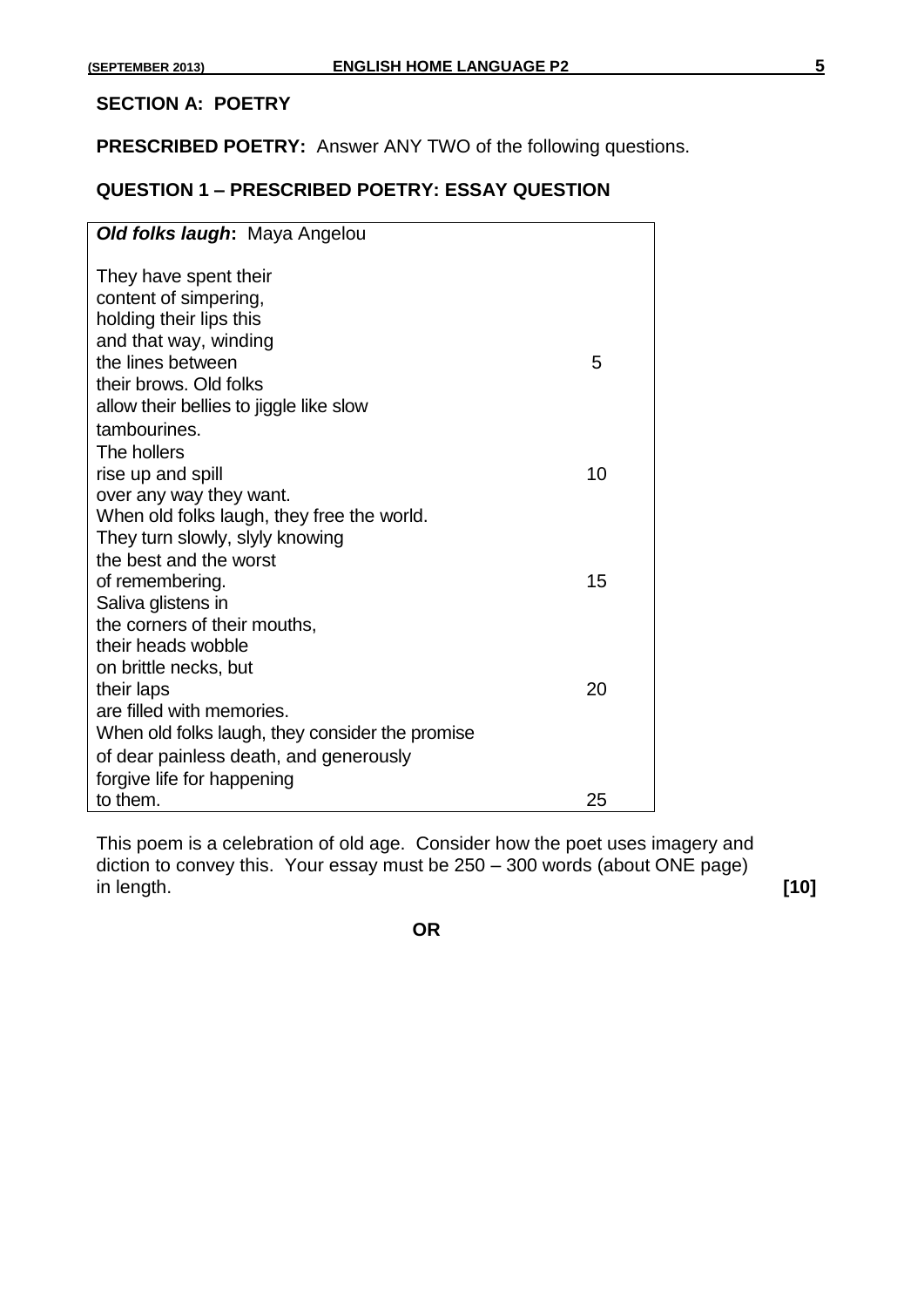# **QUESTION 2 – PRESCRIBED POETRY: CONTEXTUAL QUESTION**

|     |       | <b>London: William Blake</b>                                                                                                                                    |    |             |
|-----|-------|-----------------------------------------------------------------------------------------------------------------------------------------------------------------|----|-------------|
|     |       | I wander thro' each charter'd street,<br>Near where the charter'd Thames does flow.<br>And mark in every face I meet<br>Marks of weakness, marks of woe.        |    |             |
|     |       | In every cry of every Man,<br>In every Infant's cry of fear,<br>In every voice: in every ban,<br>The mind-forg'd manacles I hear                                | 5  |             |
|     |       | How the Chimney-sweeper's cry<br>Every blackening Church appalls,<br>And the hapless Soldier's sigh<br>Runs in blood down Palace walls                          | 10 |             |
|     |       | But most thro' midnight streets I hear<br>How the youthful Harlot's curse<br>Blasts the new-born Infant's tear<br>And blights with plagues the Marriage hearse. | 15 |             |
| 2.1 |       | Explain how the rhythmic pattern so evident in the first stanza supports<br>the image of the speaker's "wander(ing)".                                           |    | (2)         |
| 2.2 |       | Comment on the effect of the repetition in stanza 2.                                                                                                            |    | (2)         |
| 2.3 | 2.3.1 | Explain clearly the metaphor contained in "mind-forg'd manacles"<br>(line 8).                                                                                   |    | (2)         |
|     | 2.3.2 | What does your answer for QUESTION 2.3.1 suggest about life in<br>London?                                                                                       |    | (1)         |
| 2.4 |       | Comment on the ambiguity contained in line 12.                                                                                                                  |    | (2)         |
| 2.5 |       | What is the effect of the alliteration in "blasts" and "blights" in<br>lines $15 - 16$ ?                                                                        |    | (1)<br>[10] |
|     |       |                                                                                                                                                                 |    |             |

**OR**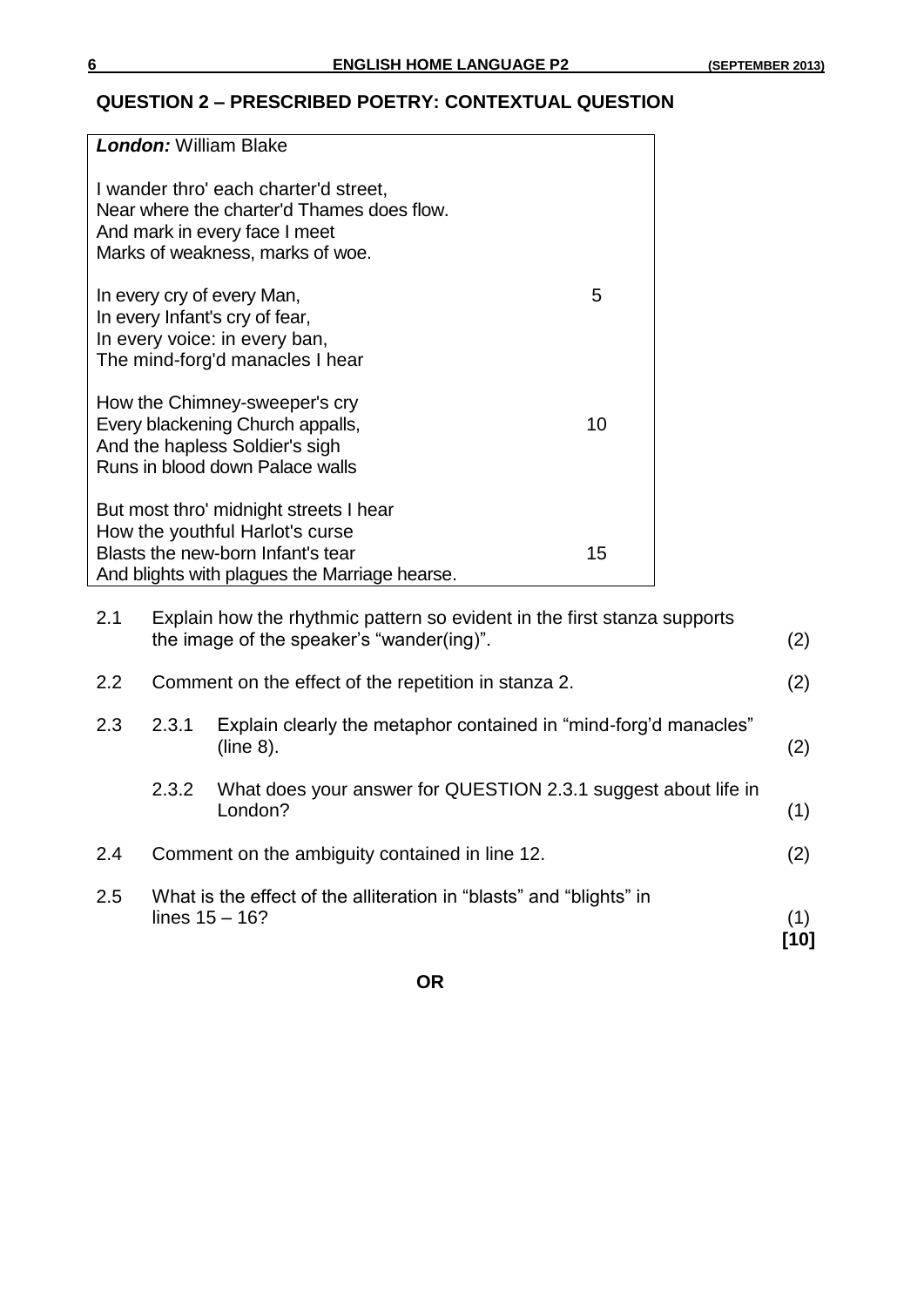# **QUESTION 3 – PRESCRIBED POETRY: CONTEXTUAL QUESTION**

|     |               | a young man's thoughts before june the 16th:                                                                              |               |
|-----|---------------|---------------------------------------------------------------------------------------------------------------------------|---------------|
|     |               | <b>Fhazel Johennesse</b>                                                                                                  |               |
|     |               | tomorrow i travel on a road<br>that winds to the top of the hill<br>i take with me only the sweet<br>memories of my youth |               |
|     |               | my heart aches for my mother<br>5<br>for friday nights with friends                                                       |               |
|     |               | around a table with the broad belch of beer<br>i ask only for a sad song                                                  |               |
|     |               | sung by a woman with downturned eyes<br>and strummed by an old man with<br>10                                             |               |
|     | a broken brow |                                                                                                                           |               |
|     |               | o sing my sad song sing for me                                                                                            |               |
|     |               | for my sunset is drenched with red                                                                                        |               |
| 3.1 |               | Refer to the title. Explain the significance of the date.                                                                 | (1)           |
| 3.2 | (line 2)?     | What is suggested about the road that "winds to the top of the hill"                                                      | (2)           |
| 3.3 |               | How does the poet create a sense of immediacy and realism? Quote in<br>support of your answer.                            | (2)           |
| 3.4 | 3.4.1         | Identify the tone in lines $8 - 13$ .                                                                                     | (1)           |
|     | 3.4.2         | Refer to an image and the use of diction in support of your answer<br>for QUESTION 3.4.1.                                 | (2)           |
| 3.5 | Discuss.      | Sunsets are often "red". Here, the poet suggests something more.                                                          | (2)<br>$[10]$ |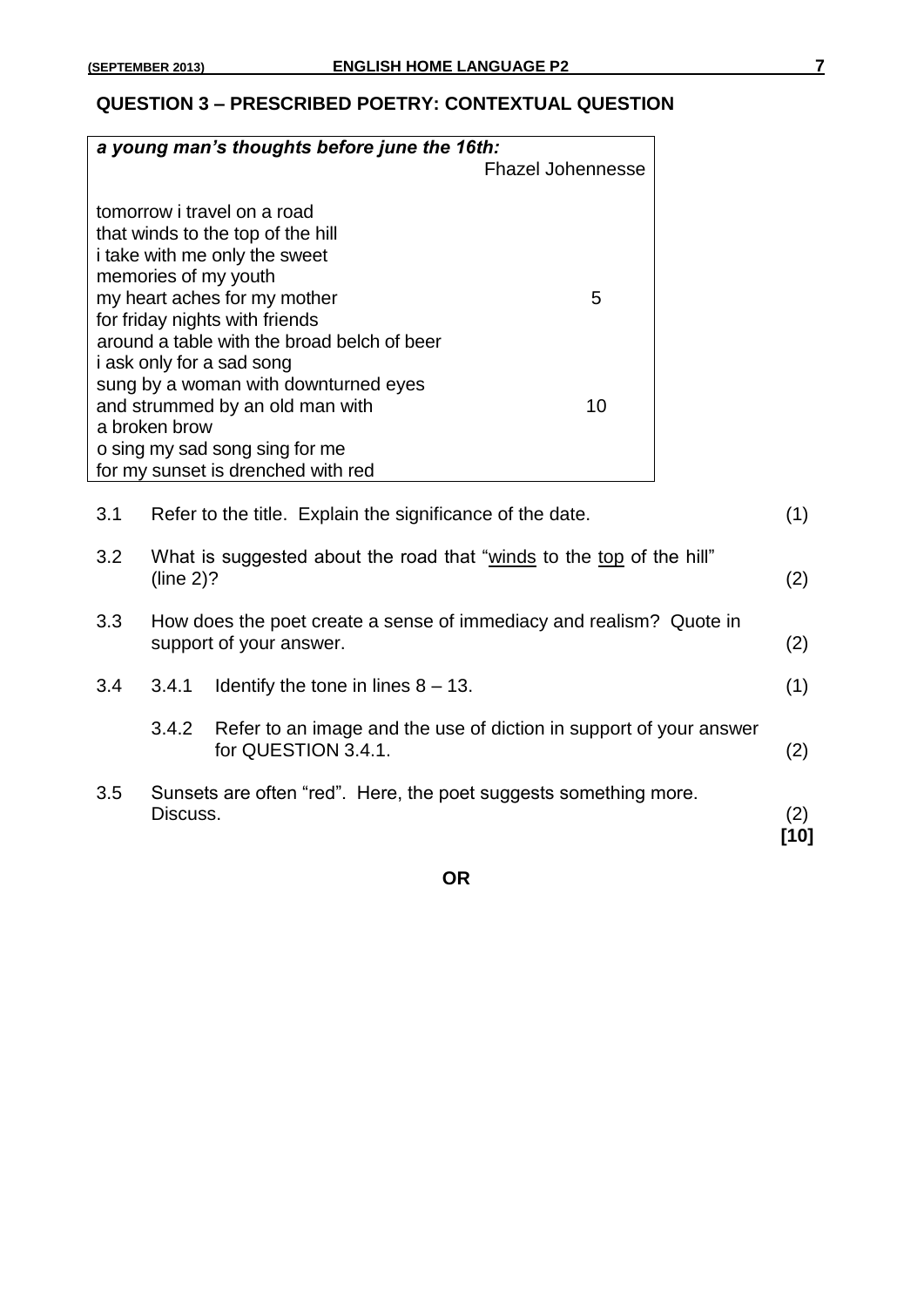# **QUESTION 4 – PRESCRIBED POETRY: CONTEXTUAL QUESTION**

|       | When I have fears that I may cease to be:<br><b>John Keats</b>                                                                                                                                                                          |             |
|-------|-----------------------------------------------------------------------------------------------------------------------------------------------------------------------------------------------------------------------------------------|-------------|
|       | When I have fears that I may cease to be<br>Before my pen has gleaned my teeming brain,<br>Before high-pilèd books, in charactery,<br>Hold like rich garners the full ripened grain;                                                    |             |
|       | When I behold, upon the night's starred face,<br>5<br>Huge cloudy symbols of a high romance,<br>And think that I may never live to trace<br>Their shadows, with the magic hand of chance;<br>And when I feel, fair creature of an hour, |             |
|       | 10<br>That I shall never look upon thee more,                                                                                                                                                                                           |             |
|       | Never have relish in the faerie power<br>Of unreflecting love; - then on the shore                                                                                                                                                      |             |
|       | Of the wide world I stand alone, and think                                                                                                                                                                                              |             |
|       | Till love and fame to nothingness do sink.                                                                                                                                                                                              |             |
| 4.1   | Identify the sonnet form and prove your answer.                                                                                                                                                                                         | (2)         |
| 4.2   | Explain the simile in lines $1 - 4$ .                                                                                                                                                                                                   | (2)         |
| 4.3   | Refer to lines $9 - 12$ .                                                                                                                                                                                                               |             |
| 4.3.1 | Refer to line 9. What does the speaker mean when he refers to<br>the "fair creature of an hour"?                                                                                                                                        | (1)         |
| 4.3.2 | What is revealed about the speaker's state of mind when he<br>repeats "never" in these lines? Provide a reason for your answer.                                                                                                         | (2)         |
| 4.3.3 | What is "unreflecting love" (line 12)?                                                                                                                                                                                                  | (1)         |
| 4.4   | Explain, in your own words, what the speaker's conclusion is in the last<br>two lines.                                                                                                                                                  | (2)<br>[10] |

**AND**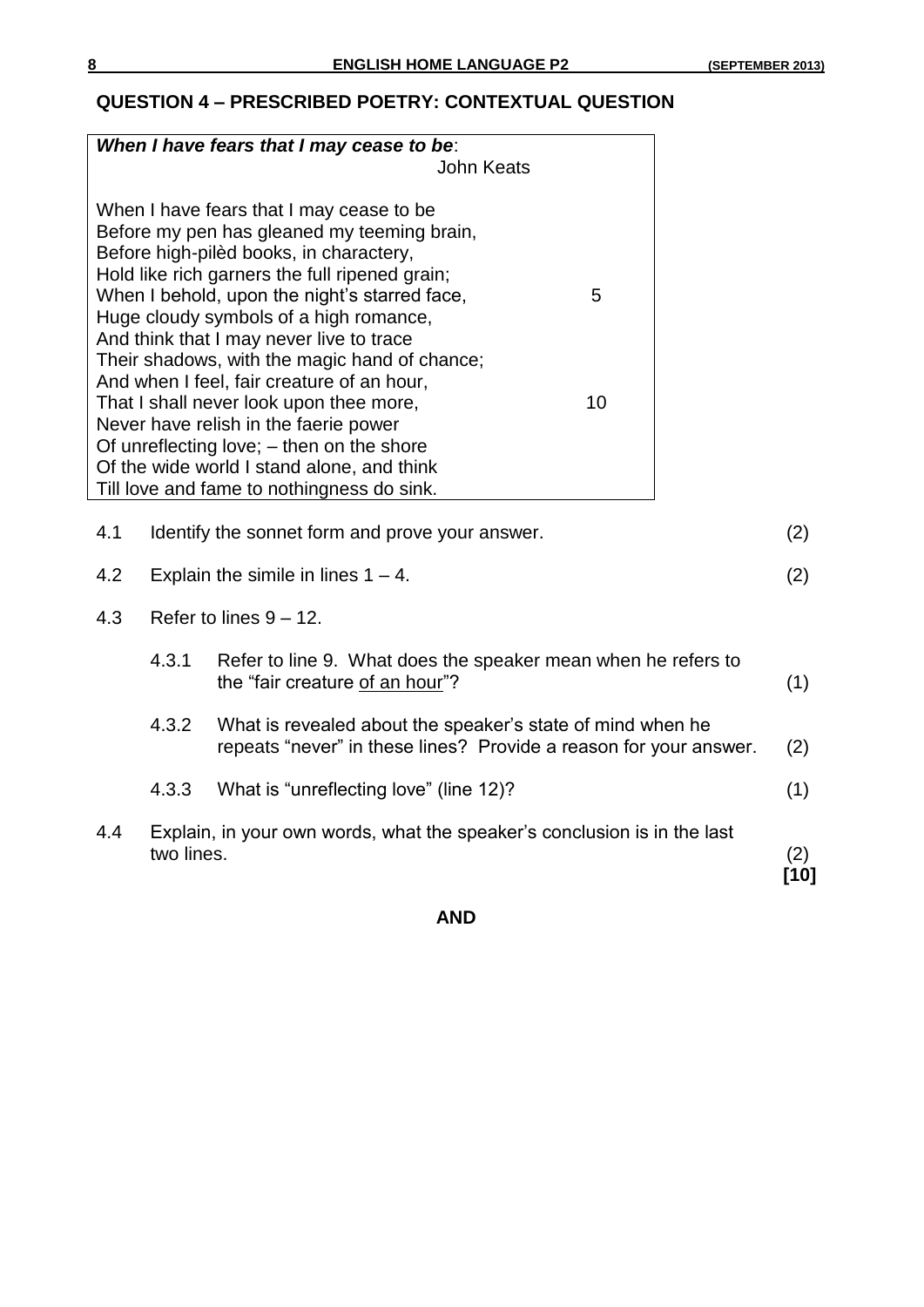## **UNSEEN POETRY**

Read the following poem and answer EITHER QUESTION 5 (Essay Question) OR QUESTION 6 (Contextual Question).

## *Funeral Blues:* W.H. Auden

Stop all the clocks, cut off the telephone, Prevent the dog from barking with a juicy bone, Silence the pianos and with muffled drum Bring out the coffin, let the mourners come.

Let aeroplanes circle moaning overhead 5 Scribbling on the sky the message He Is Dead, Put crêpe bows round the white necks of the public doves, Let the traffic policemen wear black cotton gloves.

| He was my North, my South, my East and West,          |                 |
|-------------------------------------------------------|-----------------|
| My working week and my Sunday rest,                   | 10              |
| My noon, my midnight, my talk, my song;               |                 |
| I thought that love would last for ever: I was wrong. |                 |
| The stars are not wanted now; put out every one;      |                 |
| Pack up the moon and dismantle the sun;               |                 |
| Pour away the ocean and sweep up the wood;            | 15 <sub>1</sub> |

## **QUESTION 5 – UNSEEN POETRY: ESSAY QUESTION**

For nothing now can ever come to any good.

The poet is mourning the death of a loved one. By analysing the poet's use of hyperbole, rhythm and the imperative (command) form, discuss how he conveys his deep loss. Your essay must be 250 – 300 words (about ONE page) in length. **[10]**

#### **OR**

## **QUESTION 6 – UNSEEN POETRY: CONTEXTUAL QUESTION**

|       |                                                                                                              | (1)                                                                                                                                                                                                                                                                                                                                                                              |
|-------|--------------------------------------------------------------------------------------------------------------|----------------------------------------------------------------------------------------------------------------------------------------------------------------------------------------------------------------------------------------------------------------------------------------------------------------------------------------------------------------------------------|
|       |                                                                                                              | (3)                                                                                                                                                                                                                                                                                                                                                                              |
| 6.3.1 | Explain the use of capital letters in line 6.                                                                | (1)                                                                                                                                                                                                                                                                                                                                                                              |
| 6.3.2 | Comment on the contrast between the carelessness of "Scribbling"<br>something, and the message "He Is Dead". | (2)                                                                                                                                                                                                                                                                                                                                                                              |
|       |                                                                                                              | (2)                                                                                                                                                                                                                                                                                                                                                                              |
|       |                                                                                                              | (1)<br>[10]                                                                                                                                                                                                                                                                                                                                                                      |
|       |                                                                                                              | On which sense does the speaker focus in stanza 1?<br>Refer to stanza 2. There is a distinct change of place here in comparison<br>to stanza 1. Describe the change and give a possible explanation for it.<br>Discuss how the use of the first person in stanza 3 contributes to the<br>overall tone of the poem.<br>Quote from the last stanza to prove the speaker's despair. |

**TOTAL SECTION A: 30**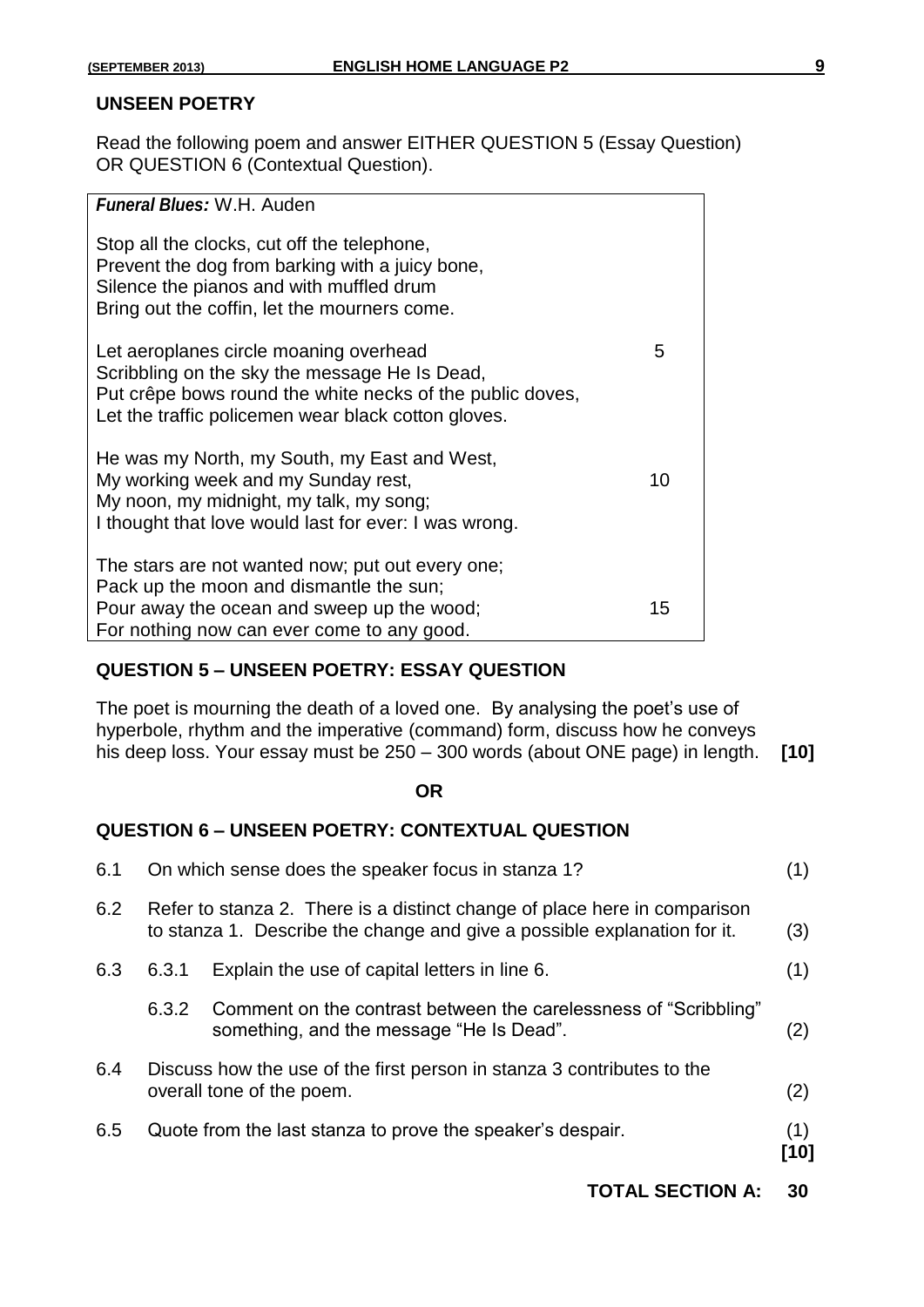# **SECTION B: NOVEL**

Answer ONLY on the novel you have studied.

# *ANIMAL FARM* **– GEORGE ORWELL**

Answer EITHER QUESTION 7 (essay question) OR QUESTION 8 (contextual question).

# **QUESTION 7 – ESSAY QUESTION:** *ANIMAL FARM*

*"But if there were hardships to be borne, they were partly offset by the fact that life nowadays had a greater dignity than it had had before." Chapter 9*

Considering life on Animal Farm under Napoleon's rule, assess to what extent the "greater dignity" of their lives compensates for their "hardships". Your essay must be 400 – 450 words (2 – 2½ pages) in length. **[25]**

#### **OR**

## **QUESTION 8 – CONTEXTUAL QUESTIONS:** *ANIMAL FARM*

Read the extracts below and then answer the questions that follow.

# **EXTRACT A**

… Panic overtook them, and the next moment all the animals together were chasing them round and round the yard. They were gored, kicked, bitten, trampled on. There was not an animal on the farm that did not take vengeance on them after his own fashion. Even the cat suddenly leapt off a roof on to a cowman's shoulders and sank her claws in his neck, at which he yelled horribly. At a moment 5 when the opening was clear, the men were glad enough to rush out of the yard and make a bolt for the main road. And so within five minutes of their invasion they were in ignominious retreat by the same way as they had come, with a flock of geese hissing after them and pecking at their calves all the way. All the men were gone except one. Back in the yard Boxer was pawing with his 10 hoof at the stable-lad who lay face down in the mud, trying to turn him over. The boy did not stir. 'He is dead,' said Boxer sorrowfully. 'I had no intention of doing that. I forgot that I was wearing iron shoes. Who will believe that I did not do this on purpose?' 'No sentimentality, comrade!' cried Snowball, from whose wounds the blood was 15 still dripping. 'War is war. The only good human being is a dead one.' 'I have no wish to take life, not even human life,' repeated Boxer, and his eyes were full of tears. 'Where is Mollie?' exclaimed somebody. Mollie in fact was missing. For a moment there was great alarm; it was feared 20 that the men might have harmed her in some way, or even carried her off with them. In the end, however, she was found hiding in her stall with her head buried among the hay in the manger. She had taken flight as soon as the gun went off. And when the others came back from looking for her, it was to find that the stablelad, who in fact was only stunned, had already recovered and made off. 25 The animals had now reassembled in the wildest excitement, each recounting his own exploits in the battle at the top of his voice. An impromptu celebration of the victory was held immediately. The flag was run up and 'Beasts of England' was sung a number of times, then the sheep who had been killed was given a solemn funeral, a hawthorn bush being planted on her grave. At the graveside Snowball 30 made a little speech, emphasizing the need for all animals to be ready to die for Animal Farm if need be. **Example 20** Section 1 and 20 Section 1 and 20 Section 1 and 20 Section 1 and 20 Section 1 and 20 Section 1 and 20 Section 1 and 20 Section 1 and 20 Section 1 and 20 Section 1 and 20 Section 1 and 2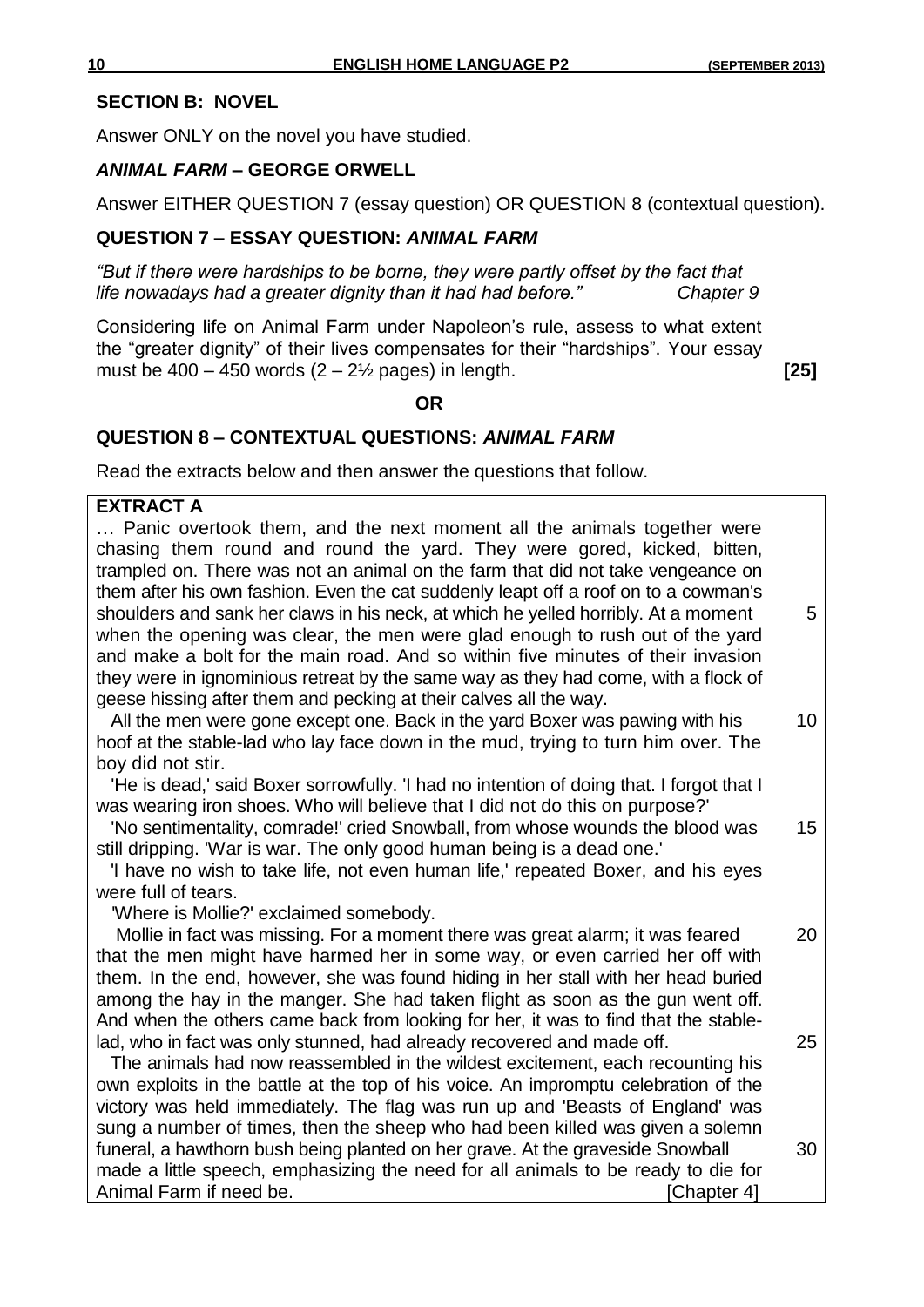|     | (SEPTEMBER 2013) | <b>ENGLISH HOME LANGUAGE P2</b>                                                                                             | 11  |
|-----|------------------|-----------------------------------------------------------------------------------------------------------------------------|-----|
| 8.1 |                  | Place the excerpt in context.                                                                                               | (1) |
|     | 8.2 8.2.1        | Refer to lines $1 - 9$ . Describe, in your own words, the animals'<br>approach to the men as revealed here.                 | (3) |
|     | 8.2.2            | Explain why the humans were defeated "within five minutes" (line 7).                                                        | (2) |
|     | 8.3 8.3.1        | What does Boxer's "mournful" response to the motionless stable-<br>lad suggest about him?                                   | (2) |
|     | 8.3.2            | In contrast, Snowball's "War is war" reaction reveals a different<br>attitude. What is that?                                | (2) |
|     | 8.4 8.4.1        | Give a possible explanation for Napoleon's absence during this<br>fight.                                                    | (1) |
|     | 8.4.2            | Given Snowball's position later in the novel, comment on his face<br>being covered in blood here.                           | (2) |
| 8.5 |                  | What does the celebration and funeral mentioned in lines 29 – 30 indicate<br>about life on Animal Farm? Mention TWO things. | (2) |
|     |                  |                                                                                                                             |     |

# **AND**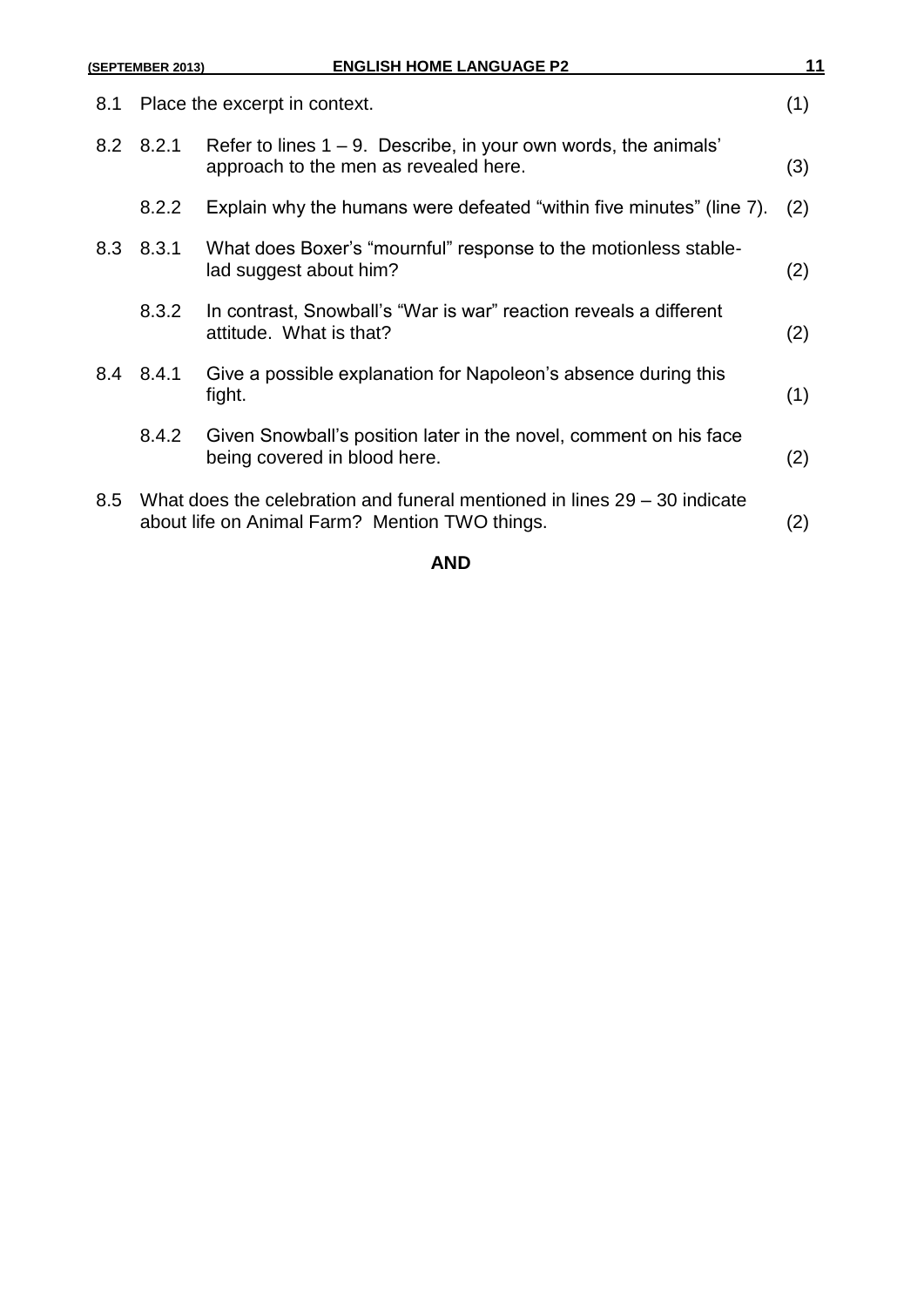# **EXTRACT B**

 The very next morning the attack came. The animals were at breakfast when the look-outs came racing in with the news that Frederick and his followers had already come through the five-barred gate. Boldly enough the animals sallied forth to meet them, but this time they did not have the easy victory that they had had in the Battle of the Cowshed. There were fifteen men, with half a dozen 5 guns between them, and they opened fire as soon as they got within fifty yards. The animals could not face the terrible explosions and the stinging pellets, and in spite of the efforts of Napoleon and Boxer to rally them, they were soon driven back. A number of them were already wounded. They took refuge in the farm buildings and peeped cautiously out from chinks and knot-holes. The whole of 10 the big pasture, including the windmill, was in the hands of the enemy. For a moment even Napoleon seemed at a loss. He paced up and down without a word, his tail rigid and twitching. Wistful glances were sent in the direction of Foxwood. If Pilkington and his men would help them, the day might yet be won. But at the moment the four pigeons, who had been sent out on the day before, 15 returned, one of them bearing a scrap of paper from Pilkington. On it was pencilled the words: 'Serves you right'. Meanwhile Frederick and his men had halted about the windmill. The animals

watched them, and a murmur of dismay went round. Two of the men had produced a crowbar and a sledge hammer. They were going to knock the windmill 20 down.

 'Impossible!' cried Napoleon. 'We have built the walls far too thick for that. They could not knock it down in a week. Courage, comrades!'

 But Benjamin was watching the movements of the men intently. The two with the hammer and the crowbar were drilling a hole near the base of the windmill. 25 [Chapter 8]

|     | 8.6.2 | the excerpt in support of your answer.<br>Supply a reason for this attack being in the humans' favour. | (2)<br>(1)  |
|-----|-------|--------------------------------------------------------------------------------------------------------|-------------|
| 8.7 |       | Explain fully Pilkington's message "Serves you right" (line 17).                                       | (3)         |
| 8.8 | 8.8.1 | Explain Napoleon's attitude in lines 22 – 23.                                                          | (2)         |
|     | 8.8.2 | What does Benjamin realise?                                                                            | (1)         |
|     | 8.8.3 | What does the windmill symbolise?                                                                      | (1)<br>[25] |

## **OR**

# *PRIDE AND PREJUDICE* **– JANE AUSTEN**

Answer EITHER QUESTION 9 (essay question) OR QUESTION 10 (contextual question).

# **QUESTION 9 – ESSAY QUESTION:** *PRIDE AND PREJUDICE*

In a well-planned essay of  $400 - 450$  words  $(2 - 2\frac{1}{2})$  pages) in length, critically assess how Elizabeth's prejudice determines her relationships with Wickham and Darcy. **[25]**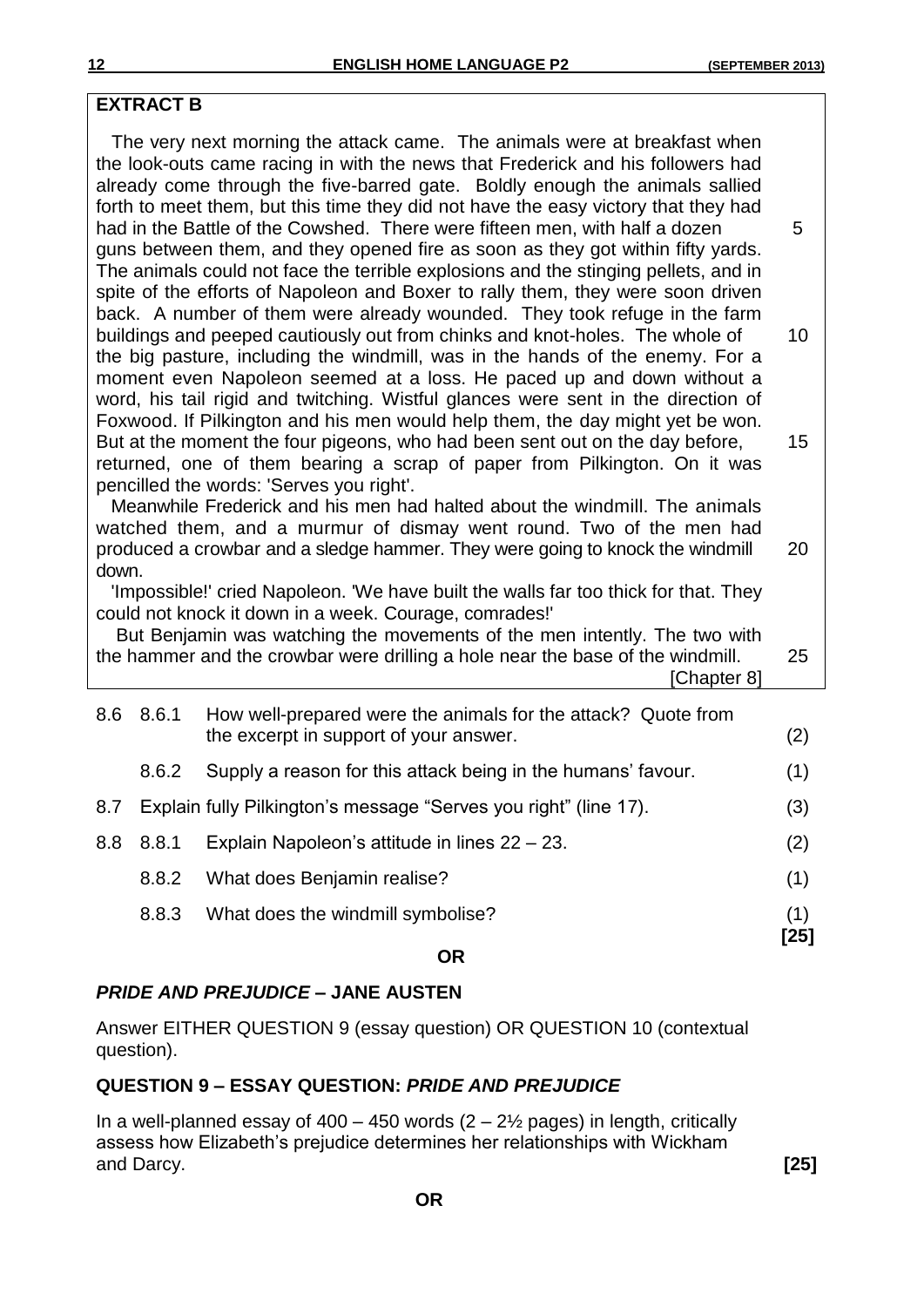## **QUESTION 10 – CONTEXTUAL QUESTIONS:** *PRIDE AND PREJUDICE*

Read the extracts below and then answer the questions that follow.

# **EXTRACT A** "Mr Darcy is not to be laughed at!" cried Elizabeth. "That is an uncommon advantage, and uncommon I hope it will continue, for it would be a great loss to *me* to have many such acquaintance. I dearly love a laugh." "Miss Bingley," said he, "has given me credit for more than can be. The wisest and best of men—nay, the wisest and best of their actions—may be 5 rendered ridiculous by a person whose first object in life is a joke." "Certainly," replied Elizabeth, "there are such people, but I hope I am not one of *them.* I hope I never ridicule what is wise or good. Follies and nonsense, whims and inconsistencies, *do* divert me, I own, and I laugh at them whenever I can. But these, I suppose, are precisely what you are without." "Perhaps that is not possible for any one. But it has been the study of my life to avoid those weaknesses which often expose a strong understanding to ridicule." "Such as vanity and pride." "Yes, vanity is a weakness indeed. But pride—where there is a real 15 superiority of mind—pride will be always under good regulation." Elizabeth turned away to hide a smile. "Your examination of Mr. Darcy is over, I presume," said Miss Bingley; "and pray what is the result?" "I am perfectly convinced by it that Mr. Darcy has no defect. He owns it 20 himself without disguise." "No," said Darcy, "I have made no such pretension. I have faults enough, but they are not, I hope, of understanding. My temper I dare not vouch for. It is, I believe, too little yielding; certainly too little for the convenience of the world. I cannot forget the follies and vices of others so soon as I ought, nor 25 their offences against myself. My feelings are not puffed about with every attempt to move them. My temper would perhaps be called resentful. My good opinion once lost is lost for ever."  *"That is* a failing, indeed!" cried Elizabeth. "Implacable resentment *is* a shade in a character. But you have chosen your fault well. I really cannot 30 *laugh* at it. You are safe from me." "There is, I believe, in every disposition a tendency to some particular evil, a natural defect, which not even the best education can overcome." "And *your* defect is a propensity to hate everybody." "And yours," he replied, with a smile, "is wilfully to misunderstand them." 35 [Chapter 11] 10.1 Explain briefly why Elizabeth is a guest of the Bingleys. (2) 10.2 10.2.1 Refer to lines 7 – 10. Describe, in your own words, what she reveals about herself here. (2) 10.2.2 At the same time, she also describes Mr Darcy. What does she imply about him in line 10? (1)

10.2.3 How does Elizabeth's implication in QUESTION 10.2.2 link to the title of the novel? Explain your answer clearly. (2)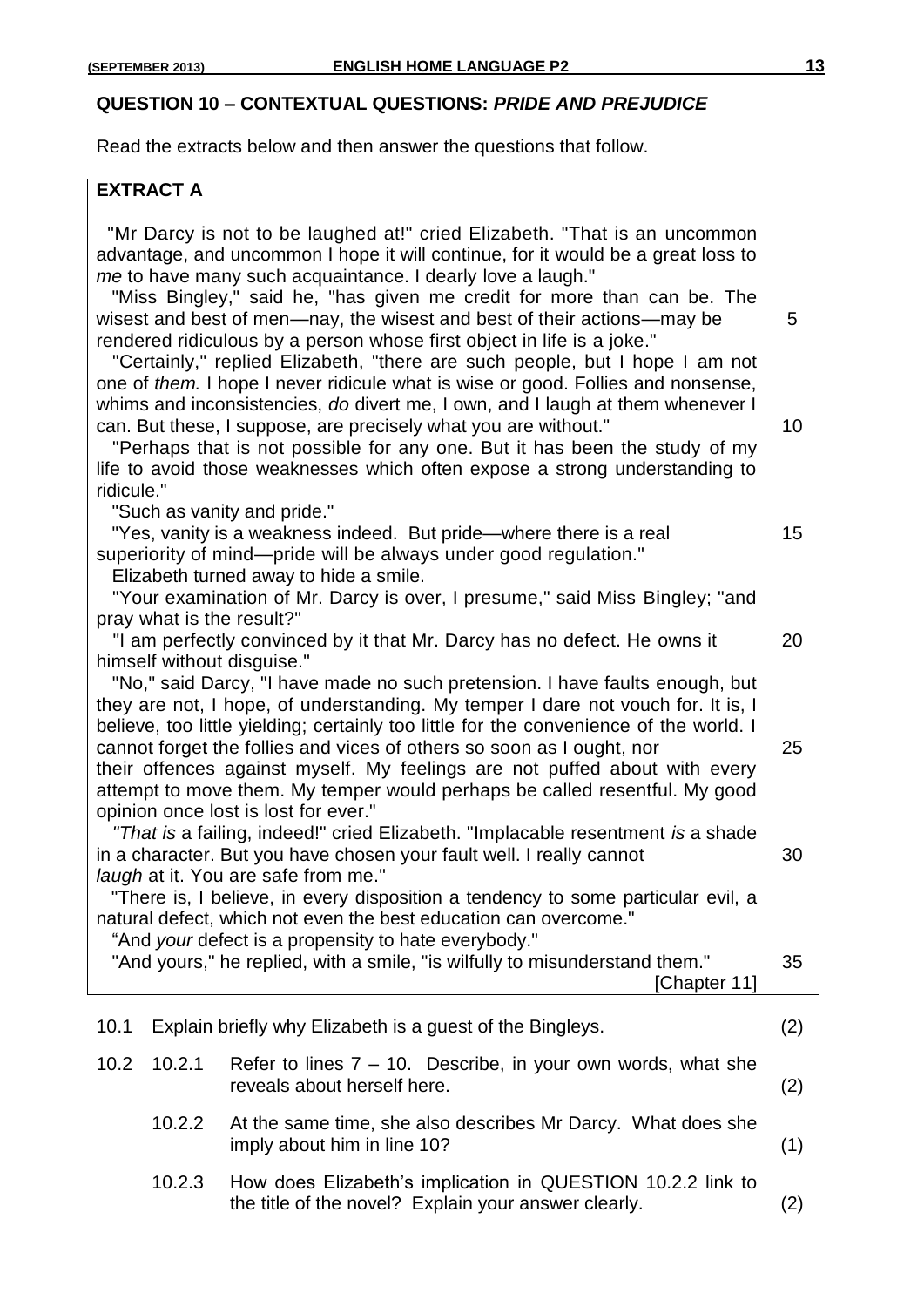| 14                                                                                                                                                                                                                                                                                                                                                                                                                                           |                                                                                                                                                             | <b>ENGLISH HOME LANGUAGE P2</b>                                                                                                                                                                                                                                                                                                                     | (SEPTEMBER 2013) |  |
|----------------------------------------------------------------------------------------------------------------------------------------------------------------------------------------------------------------------------------------------------------------------------------------------------------------------------------------------------------------------------------------------------------------------------------------------|-------------------------------------------------------------------------------------------------------------------------------------------------------------|-----------------------------------------------------------------------------------------------------------------------------------------------------------------------------------------------------------------------------------------------------------------------------------------------------------------------------------------------------|------------------|--|
| 10.3                                                                                                                                                                                                                                                                                                                                                                                                                                         | 10.3.1                                                                                                                                                      | Mr Darcy says that " pride will be always  under good<br>regulation." (Lines $15 - 16$ ). What does he mean?                                                                                                                                                                                                                                        | (2)              |  |
|                                                                                                                                                                                                                                                                                                                                                                                                                                              | 10.3.2                                                                                                                                                      | Give a possible reason for Elizabeth turning "away to hide a<br>smile" (line 17).                                                                                                                                                                                                                                                                   | (2)              |  |
| 10.4                                                                                                                                                                                                                                                                                                                                                                                                                                         | Elizabeth's response in lines $20 - 21$ is said in a sarcastic/teasing/<br>resentful tone. Choose the appropriate adjective and write it as your<br>answer. |                                                                                                                                                                                                                                                                                                                                                     |                  |  |
| 10.5                                                                                                                                                                                                                                                                                                                                                                                                                                         | 10.5.1                                                                                                                                                      | Refer to the whole excerpt. Discuss how, despite Elizabeth and<br>Darcy's mutual dislike of each other, the tone of their discussion<br>is different here. Substantiate your answer.                                                                                                                                                                | (3)              |  |
|                                                                                                                                                                                                                                                                                                                                                                                                                                              | 10.5.2                                                                                                                                                      | Miss Bingley is clearly excluded from this conversation. Do you<br>think she finds it acceptable? Explain your answer fully.                                                                                                                                                                                                                        | (2)              |  |
|                                                                                                                                                                                                                                                                                                                                                                                                                                              |                                                                                                                                                             | <b>AND</b>                                                                                                                                                                                                                                                                                                                                          |                  |  |
|                                                                                                                                                                                                                                                                                                                                                                                                                                              | <b>EXTRACT B</b>                                                                                                                                            |                                                                                                                                                                                                                                                                                                                                                     |                  |  |
|                                                                                                                                                                                                                                                                                                                                                                                                                                              |                                                                                                                                                             | "Mr. Darcy!" repeated Elizabeth, in utter amazement.<br>"Oh yes! he was to come there with Wickham, you know.<br><b>But gracious</b><br>me, I quite forgot! I ought not to have said a word about it. I promised them<br>so faithfully! What will Wickham say? It was to be such a secret!"                                                         |                  |  |
| "If it was to be a secret," said Jane, "say not another word on the subject.<br>You may depend upon my seeking no further."<br>"Oh, certainly," said Elizabeth, though burning with curiosity; "we will ask you                                                                                                                                                                                                                              |                                                                                                                                                             |                                                                                                                                                                                                                                                                                                                                                     |                  |  |
| no questions."<br>"Thank you," said Lydia; "for if you did, I should certainly tell you all, and<br>then Wickham would be so angry."<br>On such encouragement to ask, Elizabeth was forced to put it out of her                                                                                                                                                                                                                              |                                                                                                                                                             |                                                                                                                                                                                                                                                                                                                                                     |                  |  |
| power by running away.<br>But to live in ignorance on such a point was impossible; or, at least, it was<br>impossible not to try for information. Mr. Darcy had been at her sister's wedding.<br>It was exactly a scene, and exactly among people, where he had apparently<br>least to do and least temptation to go. Conjectures as to the meaning of it,<br>rapid and wild, hurried into her brain, but she was satisfied with none. Those |                                                                                                                                                             |                                                                                                                                                                                                                                                                                                                                                     |                  |  |
|                                                                                                                                                                                                                                                                                                                                                                                                                                              |                                                                                                                                                             | that best pleased her, as placing his conduct in the noblest light, seemed most<br>improbable. She could not bear such suspense; and hastily seizing a sheet of<br>paper, wrote a short letter to her aunt, to request an explanation of what Lydia<br>had dropped, if it were compatible with the secrecy which had been intended.<br>[Chapter 51] | 20               |  |
| 10.6                                                                                                                                                                                                                                                                                                                                                                                                                                         | 10.6.1                                                                                                                                                      | Assess to what extent Lydia has matured since her marriage.<br>Prove your answer form the excerpt.                                                                                                                                                                                                                                                  | (2)              |  |
|                                                                                                                                                                                                                                                                                                                                                                                                                                              | 10.6.2                                                                                                                                                      | Comment on Jane and Elizabeth's decision not to ask any<br>further questions about their sister's "secret" (line 5).<br>What<br>does this say about their characters?                                                                                                                                                                               | (2)              |  |
| 10.7                                                                                                                                                                                                                                                                                                                                                                                                                                         | 10.7.1                                                                                                                                                      | Elizabeth is surprised at Darcy's presence at her sister's<br>wedding. Why?                                                                                                                                                                                                                                                                         | (1)              |  |
|                                                                                                                                                                                                                                                                                                                                                                                                                                              | 10.7.2                                                                                                                                                      | Why then is Elizabeth so concerned about Darcy's actions?                                                                                                                                                                                                                                                                                           | (1)              |  |
|                                                                                                                                                                                                                                                                                                                                                                                                                                              | 10.7.3                                                                                                                                                      | From what you know about the rest of the novel, why was Mr<br>Darcy present at the wedding?                                                                                                                                                                                                                                                         | (2)<br>$[25]$    |  |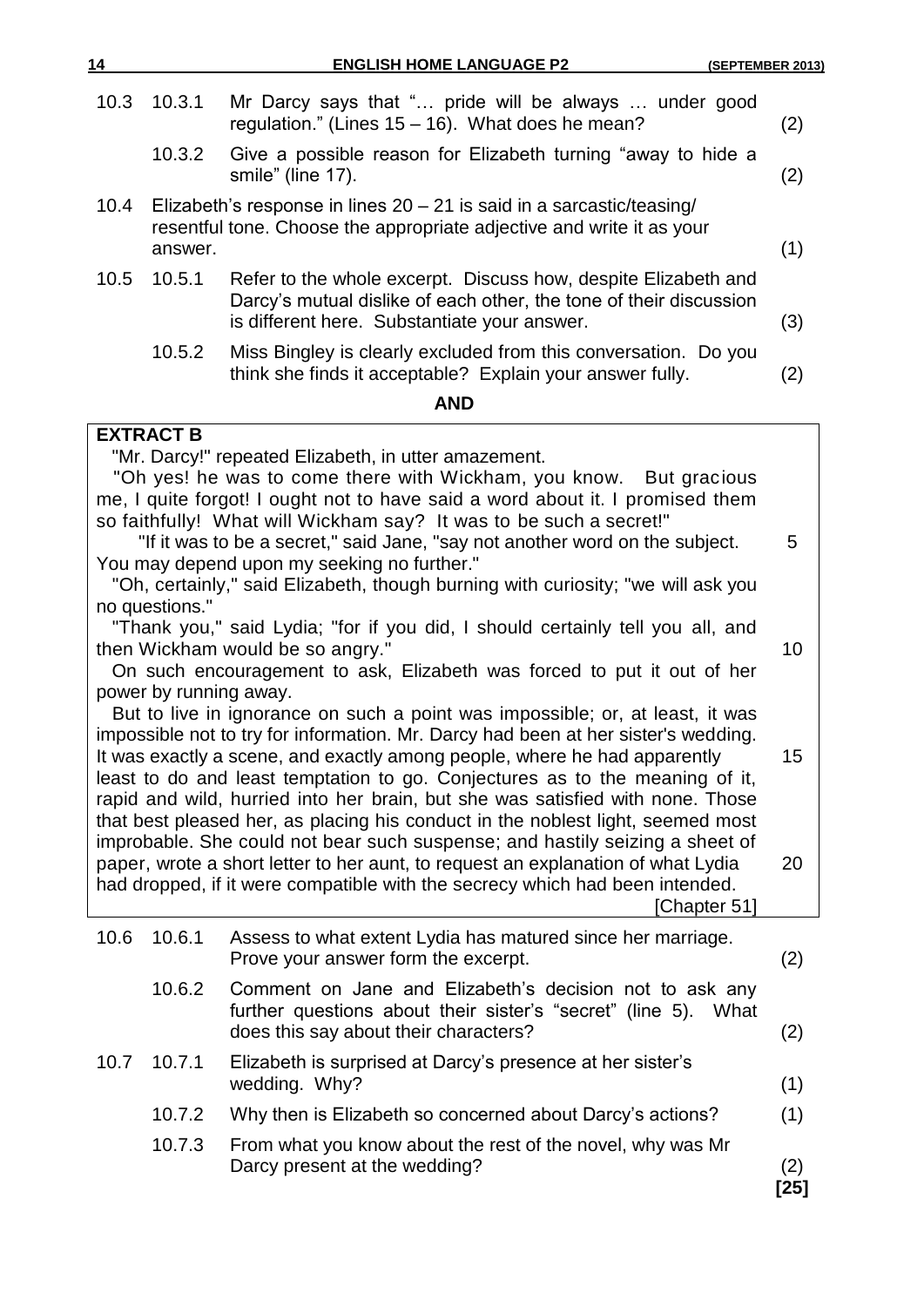#### **OR**

# *THE GREAT GATSBY* **– F. SCOTT FITZGERALD**

Answer EITHER QUESTION 11 (essay question) OR QUESTION 12 (contextual question).

# **QUESTION 11 – ESSAY QUESTION:** *THE GREAT GATSBY*

Although *The Great Gatsby* is set in 1920's America, the author's portrayal of relationships and marriage is still relevant.

In a carefully planned essay of  $400 - 450$  words  $(2 - 2\frac{1}{2})$  pages) in length, comment critically on the truth or otherwise of this statement. **[25]**

#### **OR**

# **QUESTION 12 – CONTEXTUAL QUESTIONS:** *THE GREAT GATSBY*

Read the extracts below and answer the questions that follow.

# EXTRACT A

 The little dog was sitting on the table looking with blind eyes through the smoke, and from time to time groaning faintly. People disappeared, reappeared, made plans to go somewhere, and then lost each other, searched for each other, found each other a few feet away. Some time toward midnight Tom Buchanan and Mrs Wilson stood face to face  $\sim$  5 discussing, in impassioned voices, whether Mrs Wilson had any right to mention Daisy's name.

 "Daisy! Daisy! Daisy!" shouted Mrs Wilson. "I'll say it whenever I want to! Daisy! Dai –"

Making a short deft movement, Tom Buchanan broke her nose with his 10 open hand.

 Then there were bloody towels upon the bathroom floor, and women's voices scolding, and high over the confusion a long broken wall of pain. Mr McKee awoke from his doze and started in a daze toward the door. When he had gone halfway he turned around and stared at the scene - his wife 15 and Catherine scolding and consoling as they stumbled here and there among the crowded furniture with articles of aid, and the despairing figure on the couch, bleeding fluently, and trying to spread a copy of Town Tattle over the tapestry scenes of Versailles. Then Mr McKee turned and continued on out the door. Taking my hat from the chandelier, I followed. 20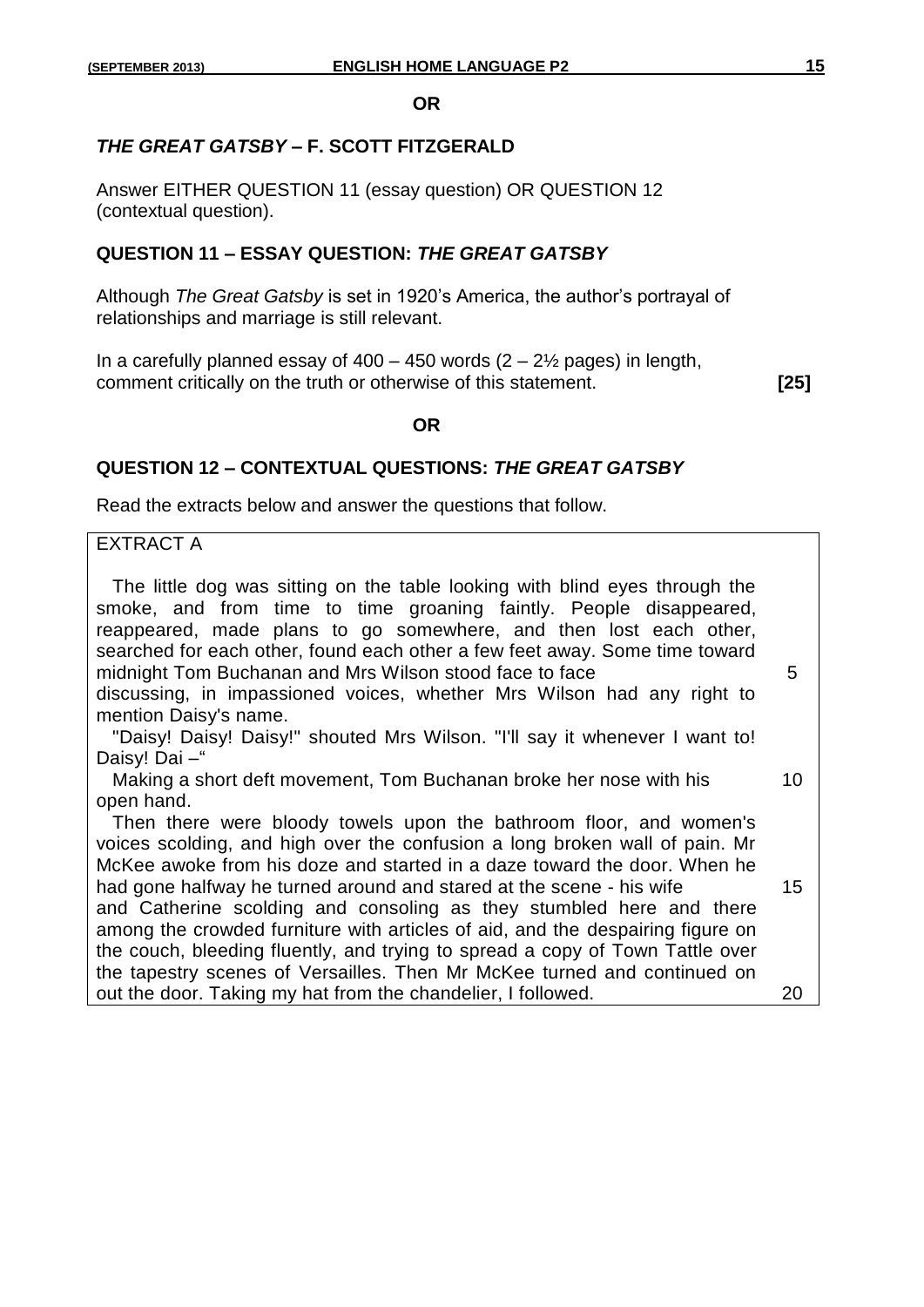| "Come to lunch some day," he suggested, as we groaned down in the<br>elevator.<br>"Where?"<br>"Anywhere."<br>"Keep your hands off the lever," snapped the elevator boy.<br>"I beg your pardon," said Mr McKee with dignity, "I didn't know I was touching<br>it."<br>[Chapter 2] |                                                                                                                                            |                                                                                                                                               | 25  |
|----------------------------------------------------------------------------------------------------------------------------------------------------------------------------------------------------------------------------------------------------------------------------------|--------------------------------------------------------------------------------------------------------------------------------------------|-----------------------------------------------------------------------------------------------------------------------------------------------|-----|
| 12.1                                                                                                                                                                                                                                                                             |                                                                                                                                            | Briefly relate this extract to the rest of the novel.                                                                                         | (2) |
| 12.2                                                                                                                                                                                                                                                                             | 12.2.1                                                                                                                                     | Refer to lines $2 - 4$ . Discuss what the author is trying to convey<br>about the meeting in these lines. Mention 2 things in your<br>answer. | (4) |
|                                                                                                                                                                                                                                                                                  | 12.2.2                                                                                                                                     | Identify the mood contained in these lines.                                                                                                   | (1) |
|                                                                                                                                                                                                                                                                                  | 12.2.3                                                                                                                                     | How does this party compare to the many parties that Gatsby<br>has hosted earlier? Point out any similarities.                                | (2) |
| 12.3                                                                                                                                                                                                                                                                             | 12.3.1                                                                                                                                     | Refer to lines $8 - 13$ . What is the conclusion the reader can<br>draw about the relationship between Myrtle and Tom?                        | (2) |
|                                                                                                                                                                                                                                                                                  | 12.3.2                                                                                                                                     | Given Tom's background and his regular criticism of Gatsby's<br>background, discuss the irony of Tom's behaviour here.                        | (3) |
| 12.4                                                                                                                                                                                                                                                                             | From what you know about Nick, do you think he would meet Mr McKee<br>for lunch "some day" and "anywhere" (lines $21 - 24$ )? Explain your |                                                                                                                                               |     |
|                                                                                                                                                                                                                                                                                  | answer.                                                                                                                                    | <b>AND</b>                                                                                                                                    | (2) |
|                                                                                                                                                                                                                                                                                  |                                                                                                                                            |                                                                                                                                               |     |

## **EXTRACT B**

 "Have you got a church you go to sometimes, George? Maybe even if you haven't been there for a long time? Maybe I could call up the church and get a priest to come over and he could talk to you, see?"

"Don't belong to any."

"You ought to have a church, George, for times like this. You must have 5 gone to church once. Didn't you get married in a church? Listen, George, listen to me. Didn't you get married in a church?"

"That was a long time ago."

 The effort of answering broke the rhythm of his rocking - for a moment he was silent. Then the same half-knowing, half-bewildered look came back into 10 his faded eyes.

"Look in the drawer there," he said, pointing at the desk.

"Which drawer?"

"That drawer — that one."

Michaelis opened the drawer nearest his hand. There was nothing in it but 15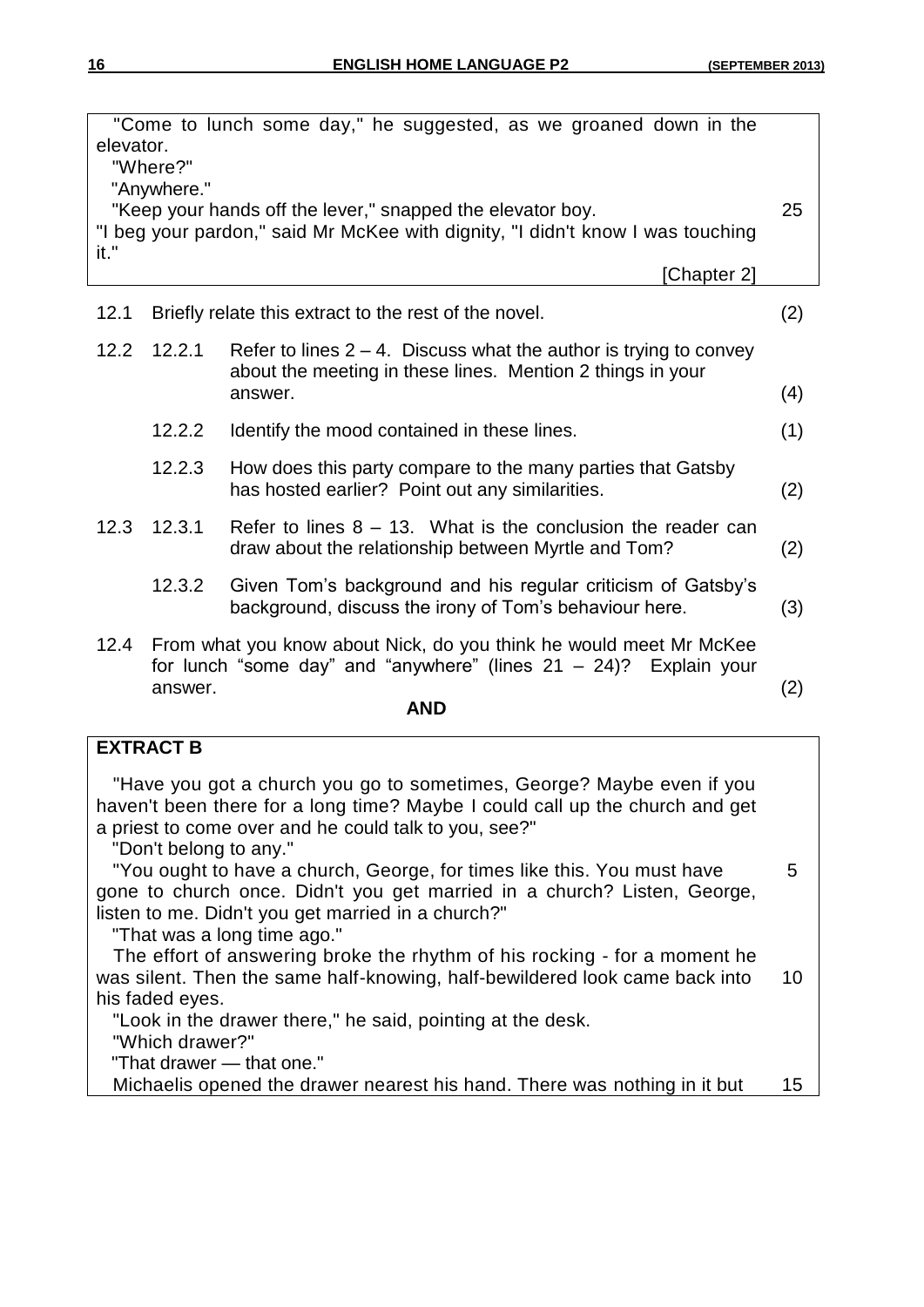| a small, expensive dog-leash, made of leather and braided silver. It was |                       |                                                                                             |      |  |  |
|--------------------------------------------------------------------------|-----------------------|---------------------------------------------------------------------------------------------|------|--|--|
| apparently new.                                                          |                       |                                                                                             |      |  |  |
| "This?" he inquired, holding it up.                                      |                       |                                                                                             |      |  |  |
| Wilson stared and nodded.                                                |                       |                                                                                             |      |  |  |
|                                                                          |                       | "I found it yesterday afternoon. She tried to tell me about it, but I knew it               | 20   |  |  |
|                                                                          | was something funny." | "You mean your wife bought it?"                                                             |      |  |  |
|                                                                          |                       | "She had it wrapped in tissue paper on her bureau."                                         |      |  |  |
|                                                                          |                       | Michaelis didn't see anything odd in that, and he gave Wilson a dozen                       |      |  |  |
|                                                                          |                       | reasons why his wife might have bought the dog-leash. But conceivably                       | 25   |  |  |
|                                                                          |                       | Wilson had heard some of these same explanations before, from Myrtle,                       |      |  |  |
|                                                                          |                       | because he began saying "Oh, my God!" again in a whisper – his comforter                    |      |  |  |
|                                                                          |                       | left several explanations in the air.                                                       |      |  |  |
|                                                                          |                       | "Then he killed her," said Wilson. His mouth dropped open suddenly.                         |      |  |  |
|                                                                          | "Who did?"            |                                                                                             | 30   |  |  |
|                                                                          |                       | "I have a way of finding out."                                                              |      |  |  |
|                                                                          |                       | [Chapter 8]                                                                                 |      |  |  |
| 12.5                                                                     | 12.5.1                | Refer to lines $5 - 6$ . Explain briefly what Michaelis refers to                           |      |  |  |
|                                                                          |                       | when he talks about "times like this" (line 5).                                             | (2)  |  |  |
|                                                                          |                       |                                                                                             |      |  |  |
|                                                                          | 12.5.2                | Provide evidence from the passage to confirm Michaelis's                                    |      |  |  |
|                                                                          |                       | concern for George.                                                                         | (1)  |  |  |
| 12.6                                                                     | 12.6.1                |                                                                                             |      |  |  |
|                                                                          |                       | Give TWO reasons why George would regard the dog-leash as<br>"funny" (line 21) and strange. |      |  |  |
|                                                                          |                       |                                                                                             | (2)  |  |  |
|                                                                          | 12.6.2                | Give a possible explanation for the presence of the dog-leash                               |      |  |  |
|                                                                          |                       | (line 16).                                                                                  | (1)  |  |  |
|                                                                          |                       |                                                                                             |      |  |  |
| 12.7                                                                     |                       | "Then he killed her." (line 29) What does George realise here?                              | (2)  |  |  |
| 12.8<br>What is ominous about George's last words (line 31)?             |                       |                                                                                             | (1)  |  |  |
|                                                                          |                       |                                                                                             | [25] |  |  |
|                                                                          |                       |                                                                                             |      |  |  |
|                                                                          |                       | <b>TOTAL SECTION B:</b>                                                                     | 25   |  |  |

**AND**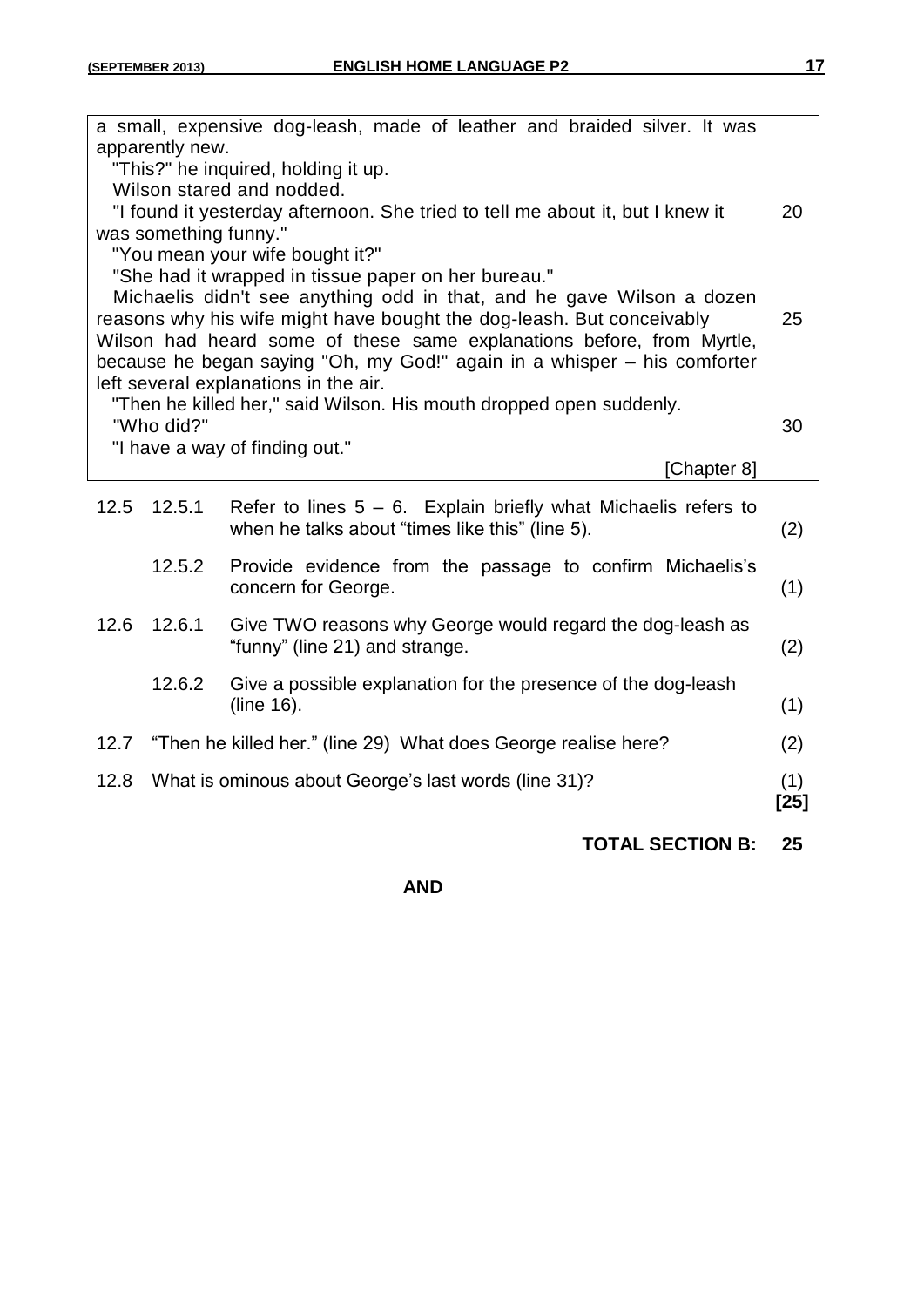# **SECTION C: DRAMA**

Answer ONLY on the drama you have studied.

# *OTHELLO* **– WILLIAM SHAKESPEARE**

Answer EITHER QUESTION 13 (essay question) OR QUESTION 14 (contextual question).

# **QUESTION 13 – ESSAY QUESTION:** *OTHELLO*

*Othello's demise is as much the result of his self-doubt as it is of Iago's determination to ruin him.*

In a carefully planned essay of  $400 - 450$  words  $(2 - 2\frac{1}{2})$  pages) in length, discuss to what extent you agree with the statement. **[25]**

## **OR**

# **QUESTION 14 – CONTEXTUAL QUESTION:** *OTHELLO*

Read the extracts below and answer the questions that follow.

| <b>EXTRACT A</b>                                                                                                                     |    |
|--------------------------------------------------------------------------------------------------------------------------------------|----|
| <b>EMILIA</b><br>No, faith, she let it drop by negligence,<br>And to the advantage, I being here took't up.<br>Look, here it is.     |    |
| <b>IAGO</b><br>A good wench! Give it me.                                                                                             |    |
| <b>EMILIA</b>                                                                                                                        |    |
| What will you do with it, that you have been<br>So earnest to have me filch it?                                                      | 5  |
| <b>IAGO</b>                                                                                                                          |    |
| (Snatching it) Why, what is that to you?<br><b>EMILIA</b>                                                                            |    |
| If it be not for some purpose of import,<br>Give't me again. Poor lady, she'll run mad<br>When she shall lack it.                    | 10 |
| <b>IAGO</b>                                                                                                                          |    |
| Be not you known on't, I have use for it.<br>Go, leave me.                                                                           |    |
| Emilia off                                                                                                                           |    |
| I will in Cassio's lodging lose this napkin,<br>And let him find it. Trifles light as air<br>Are to the jealous confirmations strong | 15 |
|                                                                                                                                      |    |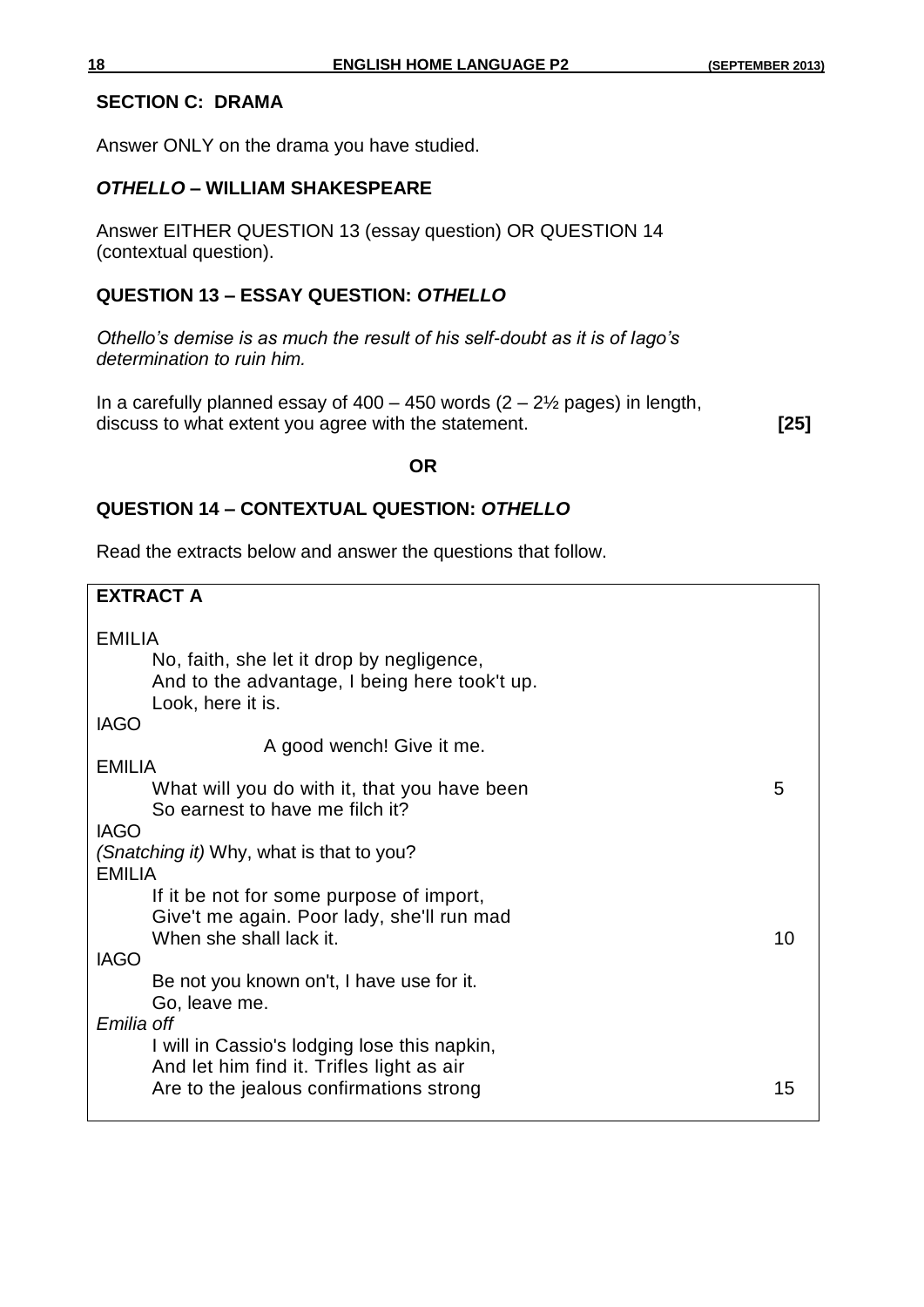| As proofs of holy writ. This may do something.<br>The Moor already changes with my poison.<br>Dangerous conceits are in their natures poisons,<br>Which at the first are scarce found to distaste,<br>But, with a little act upon the blood,<br>Burn like the mines of sulphur. I did say so.<br><b>Re-enter Othello</b> |           |                                                                                                                                                                                                                                          |                  | 20  |
|--------------------------------------------------------------------------------------------------------------------------------------------------------------------------------------------------------------------------------------------------------------------------------------------------------------------------|-----------|------------------------------------------------------------------------------------------------------------------------------------------------------------------------------------------------------------------------------------------|------------------|-----|
| <b>OTHELLO</b><br><b>IAGO</b>                                                                                                                                                                                                                                                                                            |           | Look where he comes! Not poppy, nor mandragora,<br>Nor all the drowsy syrups of the world,<br>Shall ever medicine thee to that sweet sleep<br>Which thou owedst yesterday.<br>Ha, ha, false to me, to me?                                |                  | 25  |
| <b>OTHELLO</b><br><b>IAGO</b><br><b>OTHELLO</b>                                                                                                                                                                                                                                                                          |           | Why, how now, General! No more of that.<br>Avaunt! Be gone! Thou hast set me on the rack.<br>I swear 'tis better to be much abused<br>Than but to know't a little.<br>How now, my lord?<br>What sense had I of her stolen hours of lust? |                  | 30  |
|                                                                                                                                                                                                                                                                                                                          |           |                                                                                                                                                                                                                                          | [Act 3, Scene 3] |     |
| 14.1                                                                                                                                                                                                                                                                                                                     |           | Emilia has not followed lago's instructions to "steal" Desdemona's<br>handkerchief. Briefly explain what this reveals about their characters.                                                                                            |                  | (2) |
| 14.2                                                                                                                                                                                                                                                                                                                     |           | "A good wench" (line 4). Comment on the irony of lago's praise.                                                                                                                                                                          |                  | (2) |
| 14.3                                                                                                                                                                                                                                                                                                                     |           | lago "snatches" (line 7) the handkerchief. Why?                                                                                                                                                                                          |                  | (1) |
| 14.4                                                                                                                                                                                                                                                                                                                     | $8 - 10.$ | Describe Emilia's relationship with Desdemona as she implies it in lines                                                                                                                                                                 |                  | (2) |
| 14.5                                                                                                                                                                                                                                                                                                                     | 14.5.1    | Refer to lines $13 - 16$ . lago calls the handkerchief a "trifle" that<br>can turn into a "holy writ". Prove how lago's observation here is<br>prophetic.                                                                                |                  | (2) |
|                                                                                                                                                                                                                                                                                                                          | 14.5.2    | In lines 17 – 19 lago refers to his influence on lago as "poison".<br>Discuss to what extent this metaphor is appropriate. Refer to                                                                                                      |                  |     |

14.6 In line 27 Iago addresses Othello as "General". Why can this title be considered ironic in view of their relationship at this stage? (2)

lines  $22 - 25$  in support of your answer. (3)

14.7 Explain why Othello considers himself "on the rack" (line 28) and "much  $a\bar{b}$  abused" (line 29). (2)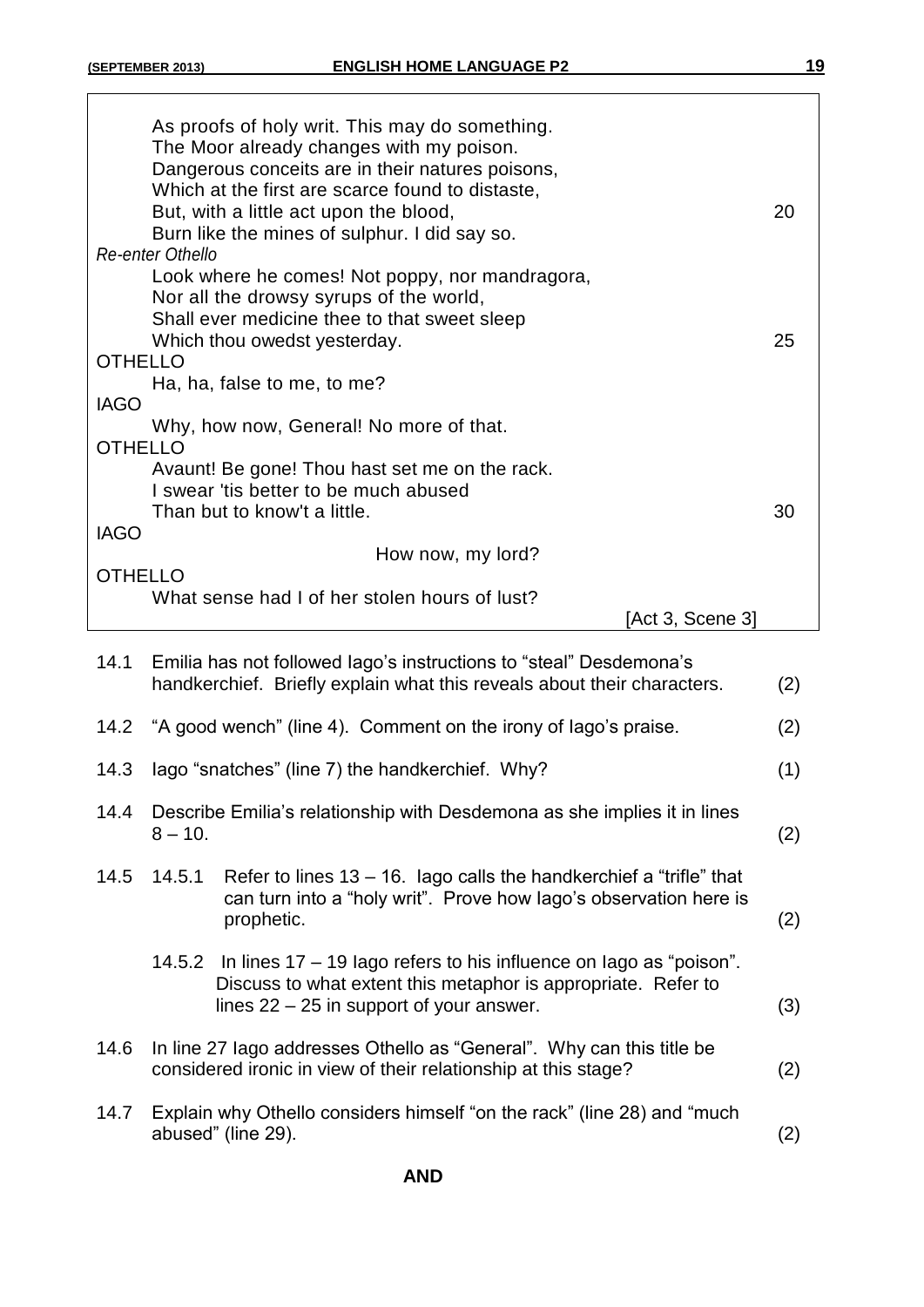|                     | <b>EXTRACT B</b>                                                                                                                                                                                                                                                                                                           |     |
|---------------------|----------------------------------------------------------------------------------------------------------------------------------------------------------------------------------------------------------------------------------------------------------------------------------------------------------------------------|-----|
| <b>IAGO</b>         |                                                                                                                                                                                                                                                                                                                            |     |
|                     | He, he, 'tis he.                                                                                                                                                                                                                                                                                                           |     |
|                     | A chair is brought in                                                                                                                                                                                                                                                                                                      |     |
|                     | O, that's well said, the chair!<br>Some good man bear him carefully from hence;<br>I'll fetch the General's surgeon. (To Bianca) For you, mistress,<br>Save you your labour. He that lies slain here, Cassio,<br>Was my dear friend. What malice was between you?                                                          | 5   |
| <b>CASSIO</b>       |                                                                                                                                                                                                                                                                                                                            |     |
| <b>IAGO</b>         | None in the world, nor do I know the man.                                                                                                                                                                                                                                                                                  |     |
|                     | (To Bianca) What, look you pale? O, bear him out o'the air.                                                                                                                                                                                                                                                                |     |
|                     | (Cassio and Roderigo are carried off)<br>Stay you, good gentlemen. Look you pale, mistress?<br>Do you perceive the gestures of her eye?<br>Nay, if you stir, we shall have more anon.<br>Behold her well-I pray you look upon her.<br>Do you see, gentlemen? Nay, guiltiness will speak<br>Though tongues were out of use. | 10  |
| <b>Enter Emilia</b> |                                                                                                                                                                                                                                                                                                                            |     |
| <b>EMILIA</b>       | 'Las what's the matter? What's the matter, husband?<br>[Act 5, Scene 1]                                                                                                                                                                                                                                                    | 15  |
|                     |                                                                                                                                                                                                                                                                                                                            |     |
| 14.8                | How truthful is lago when he refers to Roderigo as his "dear friend"<br>(line 6)? Explain clearly.                                                                                                                                                                                                                         | (3) |
| 14.9                | 14.9.1<br>In lines $2 - 14$ , lago takes charge. Explain why.                                                                                                                                                                                                                                                              | (2) |
|                     |                                                                                                                                                                                                                                                                                                                            |     |

14.9.2 If you were directing the play, explain how you would instruct the actor playing lago to say and act lines  $2 - 14$ .  $(4)$ **[25]**

## **OR**

## *THE CRUCIBLE* **– ARTHUR MILLER**

Answer EITHER QUESTION 15 (essay question) OR QUESTION 16 (contextual question).

# **QUESTION 15: ESSAY QUESTION:** *THE CRUCIBLE*

Although the play takes place in the  $15<sup>th</sup>$  Century, much of it is still relevant today. By focusing on the role of the individual in an oppressive society, assess to what extent *The Crucible* is relevant. Your essay must be 400 – 450 words (2 – 2½ pages) in length. **[25]**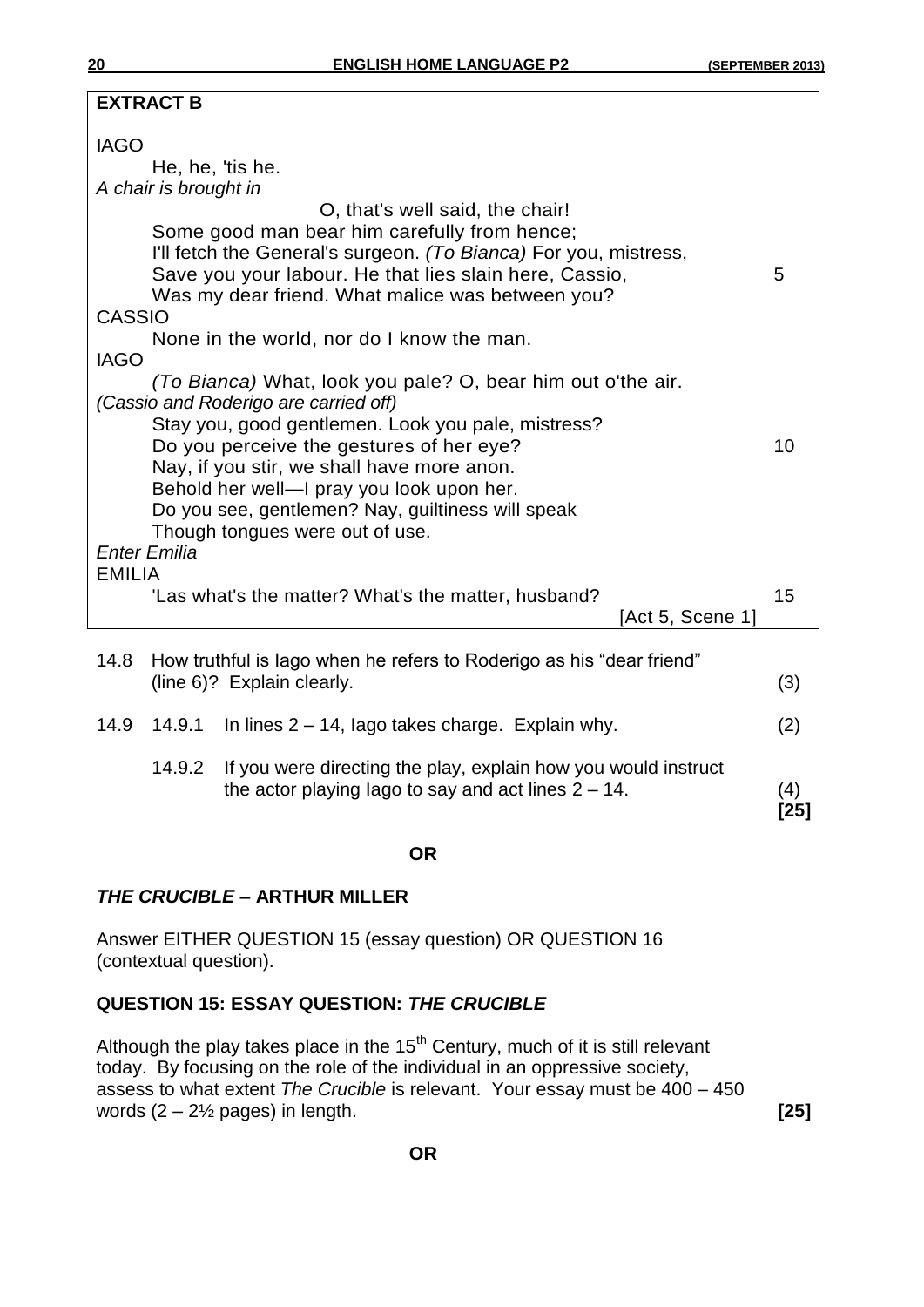# **QUESTION 16 – CONTEXTUAL QUESTION:** *THE CRUCIBLE*

Read the extracts below and then answer the questions that follow.

| <b>EXTRACT A</b>                                                                                                                                                                                                                                                                                                                                                                                                                                                                                                                                                                                                                                                                                                |          |
|-----------------------------------------------------------------------------------------------------------------------------------------------------------------------------------------------------------------------------------------------------------------------------------------------------------------------------------------------------------------------------------------------------------------------------------------------------------------------------------------------------------------------------------------------------------------------------------------------------------------------------------------------------------------------------------------------------------------|----------|
| <b>HALE</b><br>You have confessed yourself to witchcraft, and that speaks a wish to come to<br>Heaven's side. And we will bless you, Tituba.<br><b>TITUBA</b><br>(deeply relieved): Oh, God bless you, Mr Hale!<br><b>HALE</b><br>(with rising exaltation): You are God's instrument put in our hands to discover the<br>Devil's agents among us. You are selected, Tituba, you are chosen to help us<br>cleanse our village. So speak utterly, Tituba, turn your back on him and face God -<br>face God, Tituba, and God will protect you.<br><b>TITUBA</b><br>(joining him): Oh, God, protect Tituba!<br><b>HALE</b><br>(kindly): Who came to you with the Devil? Two? Three? Four? How many?                 | 5        |
| TITUBA pants, and begins rocking back and forth again, staring ahead.<br><b>TITUBA</b><br>There was four. There was four.<br><b>PARRIS</b><br>(pressing in on her): Who? Who? Their names, their names!<br><b>TITUBA</b><br>(suddenly bursting out): Oh, how many times he bid me kill you, Mr Parris!                                                                                                                                                                                                                                                                                                                                                                                                          | 10       |
| <b>PARRIS</b><br>Kill me!<br><b>TITUBA</b><br><i>(in a fury):</i> He say Mr Parris must be kill! Mr Parris no goodly man, Mr Parris<br>mean man and no gentle man, and he bid me rise out of my bed and cut your<br>throat! (They gasp.) But I tell him 'No! I don't hate that man. I don't want kill that<br>man.' But he say, 'You work for me, Tituba, and I make you free! I give you pretty<br>dress to wear, and put you way high up in the air, and you gone fly back to<br>Barbados!' And I say, 'You lie, Devil, you lie!' And then he come one stormy night to<br>me, and he say, 'Look! I have white people belong to me.' And I look – and there<br>was Goody Good.<br><b>PARRIS</b><br>Sarah Good! | 15<br>20 |
| TITUBA<br>(rocking and weeping): Aye, Sir, and Goody Osburn.<br><b>MRS PUT'M</b><br>I knew it! Goody Osburn were midwife to me three times. I begged you, Thomas, did<br>I not? I begged him not to call Osburn because I feared her. My babies always<br>shrivelled in her hands<br><b>HALE</b><br>Take courage, you must give us all their names. How can you bear to see this child<br>suffering? Look at her, Tituba. (He is indicating Betty on the bed.) Look at her God-<br>given innocence; her soul is so tender; we must protect her, Tituba; the Devil is out<br>and preying on her like a beast upon the flesh of the pure lamb. God will bless you for<br>your help.<br>[Act 2]                    | 25<br>30 |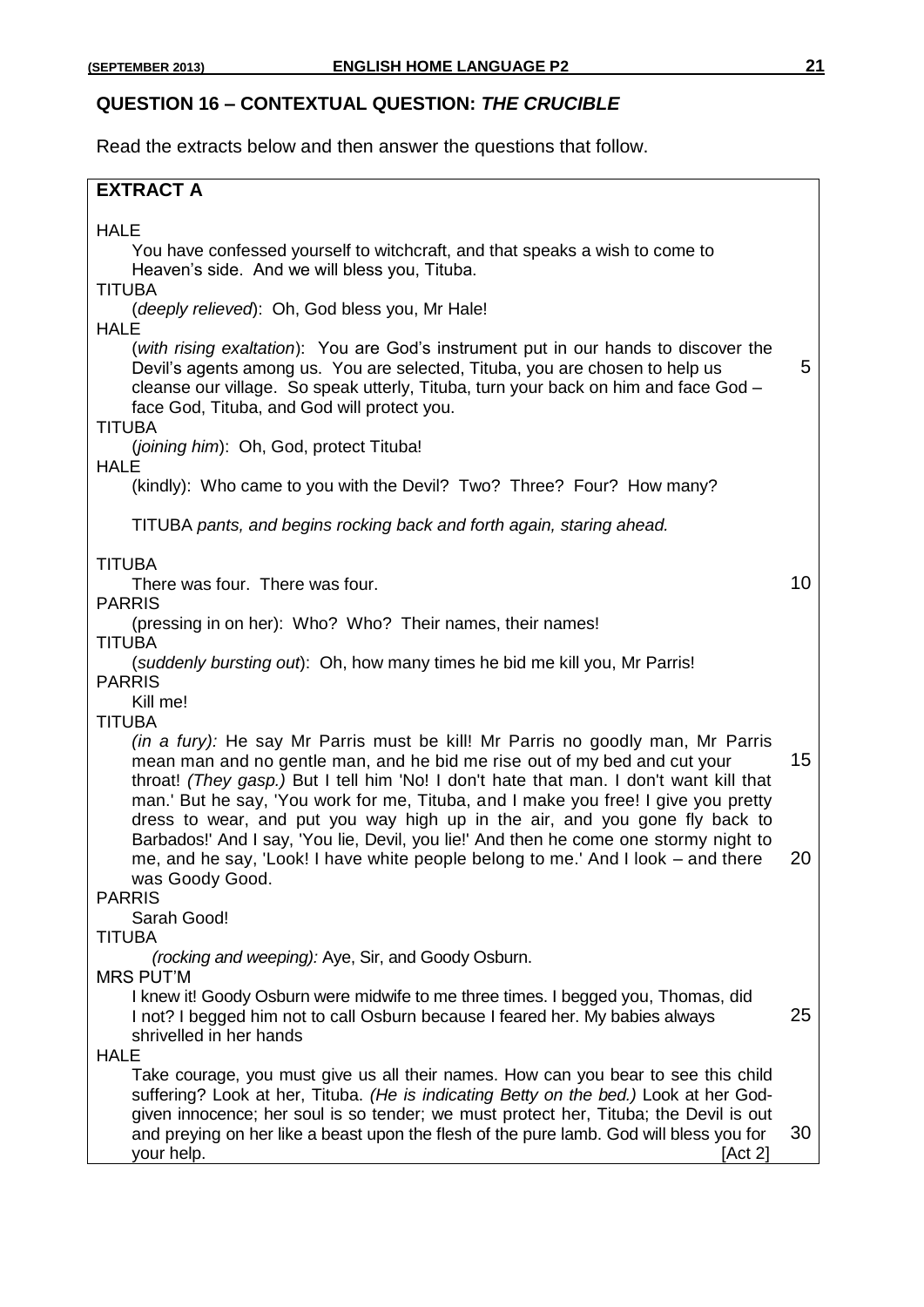| 22   |        | <b>ENGLISH HOME LANGUAGE P2</b>                                                                                                                                     | (SEPTEMBER 2013) |
|------|--------|---------------------------------------------------------------------------------------------------------------------------------------------------------------------|------------------|
| 16.1 |        | Briefly explain what has led to Tituba's conversation with Hale.                                                                                                    | (2)              |
| 16.2 | 16.2.1 | Based on the dramatist's instructions for Tituba's character<br>(lines $8 - 23$ ), suggest what Miller wants the audience to learn<br>about her state of mind here. | (2)              |
|      | 16.2.2 | As the director of the play, explain how you would want the<br>actress to act and speak lines $14 - 21$ .                                                           | (4)              |
| 16.3 |        | "Oh, how many times he bid me kill you, Mr Parris!" (line 12)                                                                                                       |                  |
|      | 16.3.1 | Who is "he"?                                                                                                                                                        | (1)              |
|      | 16.3.2 | Account for Parris's surprise at Tituba's statement here.                                                                                                           | (2)              |
| 16.4 | 16.4.1 | Comment on the irony contained in the promise that Tituba will<br>"fly back to Barbados" (lines $18 - 19$ ).                                                        | (2)              |
|      | 16.4.2 | What does the line "I have white people belong to me" (line 20)<br>imply about popular beliefs in Salem during the late 1600s?                                      | (1)              |
| 16.5 |        | Mrs Putnam is quick to believe Tituba's accusations about Goody<br>Osburn. Why? Refer to a theme from the play in your answer.                                      | (3)              |
| 16.6 |        | Refer to lines $27 - 31$ . Comment critically on the dramatic effect created<br>by the use of imagery.                                                              | (3)              |
|      |        |                                                                                                                                                                     |                  |

**AND**